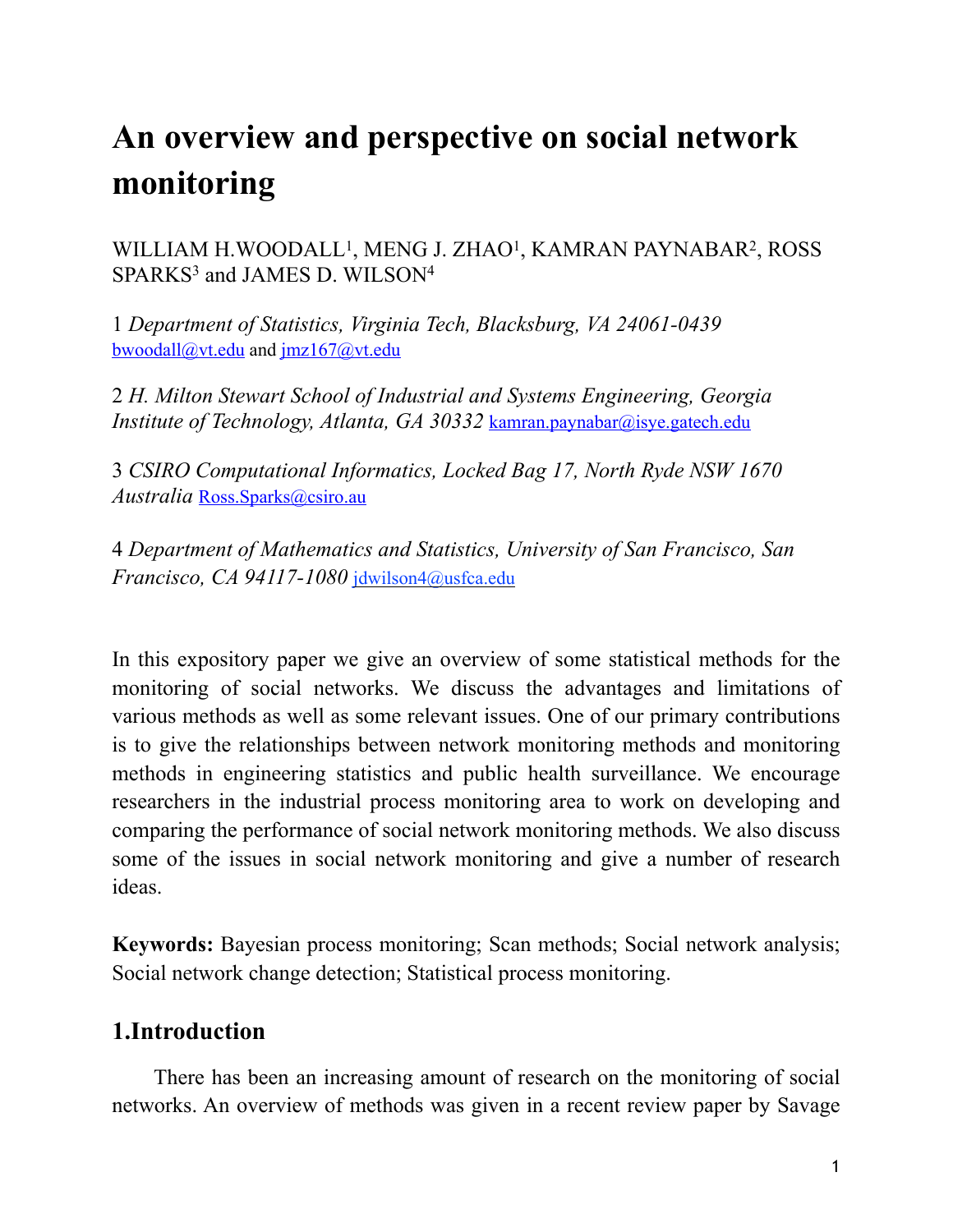et al. (2014) who listed applications including the detection of important and influential network participants, the detection of clandestine organizational structures, and the detection of fraudulent or predatory activity. One of our primary contributions is to add to the discussion of Savage et al. (2014) by including additional network monitoring papers and discussing the various methods in the context of the considerable amount of related work in industrial process monitoring and public health surveillance. Social network monitoring methods are often illustrated using terrorist networks like the al Qaeda network (see Figure 1) or social networks such as that based on Enron e-mail communications (see Figure 2).

 The basic idea in social network monitoring is to detect sudden changes in the behavior of a subset of the individuals in the network. Significant increases in the communication levels of the entire network, of smaller sub-networks or of individuals are often of primary interest in applications, where global changes are typically the easiest to detect. In some cases, however, decreases in communication levels may be of interest. Savage et al. (2014) referred to regions of the network with structure differing from that expected under normal conditions as *anomalies*. Of course, to formalize what is meant by an anomaly, there must be an operational definition of the normal conditions. The definition of an anomaly would likely vary from application to application. Networks are expected to evolve over time, however, so it would be unusual to have interest in detecting that any change, however small, has occurred. The focus is usually on detecting sudden large changes in the structure of some portion of the network.

 We assume that there are *n* individuals in the network to be monitored. These individuals could refer to people, e-mail addresses, or other entities. We assume that we are collecting network data aggregated over some time period to give, for example, daily or weekly data, with *m* time periods of data in a baseline sample. For each time period  $t, t = 1, 2, \ldots$ , we have information on the communication level between individual *i* and individual *j*, say  $c_t(i, j)$ ,  $i, j = 1, ..., n$ , where *i* is not equal to *j*. Most often we are interested in the number of communications between individuals *i* and *j*. Alternatively,  $c_t(i, j)$  may be an indicator variable indicating whether or not there was at least one contact between *i* and *j*, or whether some other criterion on the level of communication between these two individuals was met. In the social network change detection literature, the numbers of contacts between pairs of individuals are frequently modeled by some variant of the Poisson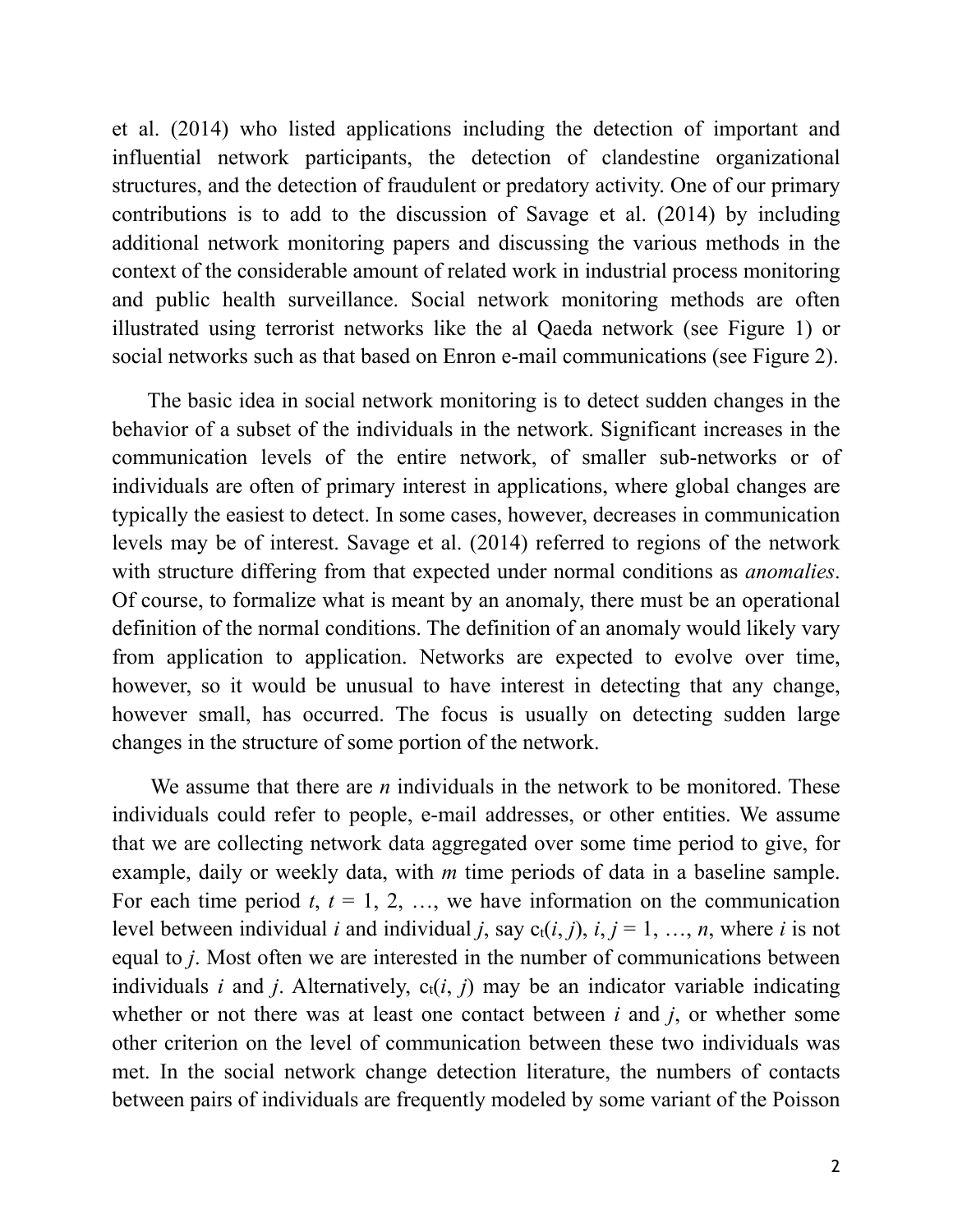distribution; whereas, Bernoulli random variables are typically used to model indicator variables. Communication levels can be quantified as directed or undirected. With directed data,  $c_t(i, j)$  reflects only communications between individuals *i* and *j* that were initiated by individual *i;* whereas, with undirected data, communications are considered mutual, namely  $c_t(i, j) = c_t(j, i)$ . There can be a substantial loss of information in transforming directed to undirected data, or in representing communication counts by binary indicator variables. Indeed, with undirected data it is not possible to study how contacts propagate through the network. Generally, as discussed by Schuh et al. (2013), greater levels of data aggregation result in greater losses of information and poorer process monitoring performance.

The values  $c_t(i, j)$  can be placed into row *i* and column *j* of a matrix, say  $C_t$ ,  $t =$ 1, 2, … . The matrix *C*t is typically referred to as the *adjacency matrix* or *graph* corresponding to the social network at time *t*. These matrices are usually quite sparse and assumed to have diagonal elements set to zero so that the graph contains no self-loops. Note that if the data are undirected, then the matrix  $C_t$  is symmetric. Thus the network monitoring problem can be framed as the detection of certain types of changes in matrices of indicator variables or counts over time. This is a broad generalization of the framework usually considered in the many papers on the monitoring of Bernoulli or count data. The vast majority of the methods for such data studied in the literature on statistical process monitoring are univariate and thus could be applied directly only to a network consisting of two individuals.

 As reviewed by Szarka and Woodall (2011), there has been much research on the monitoring of sequences of Bernoulli data. Aside from its diagonal of zero elements,  $C_t$  will be a matrix of Bernoulli random variables in network monitoring applications in which  $c_t(i, j) = 1$  if there was at least one contact between individuals *i* and *j* or some other criterion was met, and 0 otherwise. This represents a substantial multivariate generalization of the usual univariate framework.

 The monitoring of a single stream of Poisson-distributed data has been widely studied. He et al. (2012) provided a review of methods for monitoring a zeroinflated Poisson distribution. Purdy et al. (2015) reviewed methods for monitoring non-homogeneous Poisson processes. Monitoring with multivariate Poisson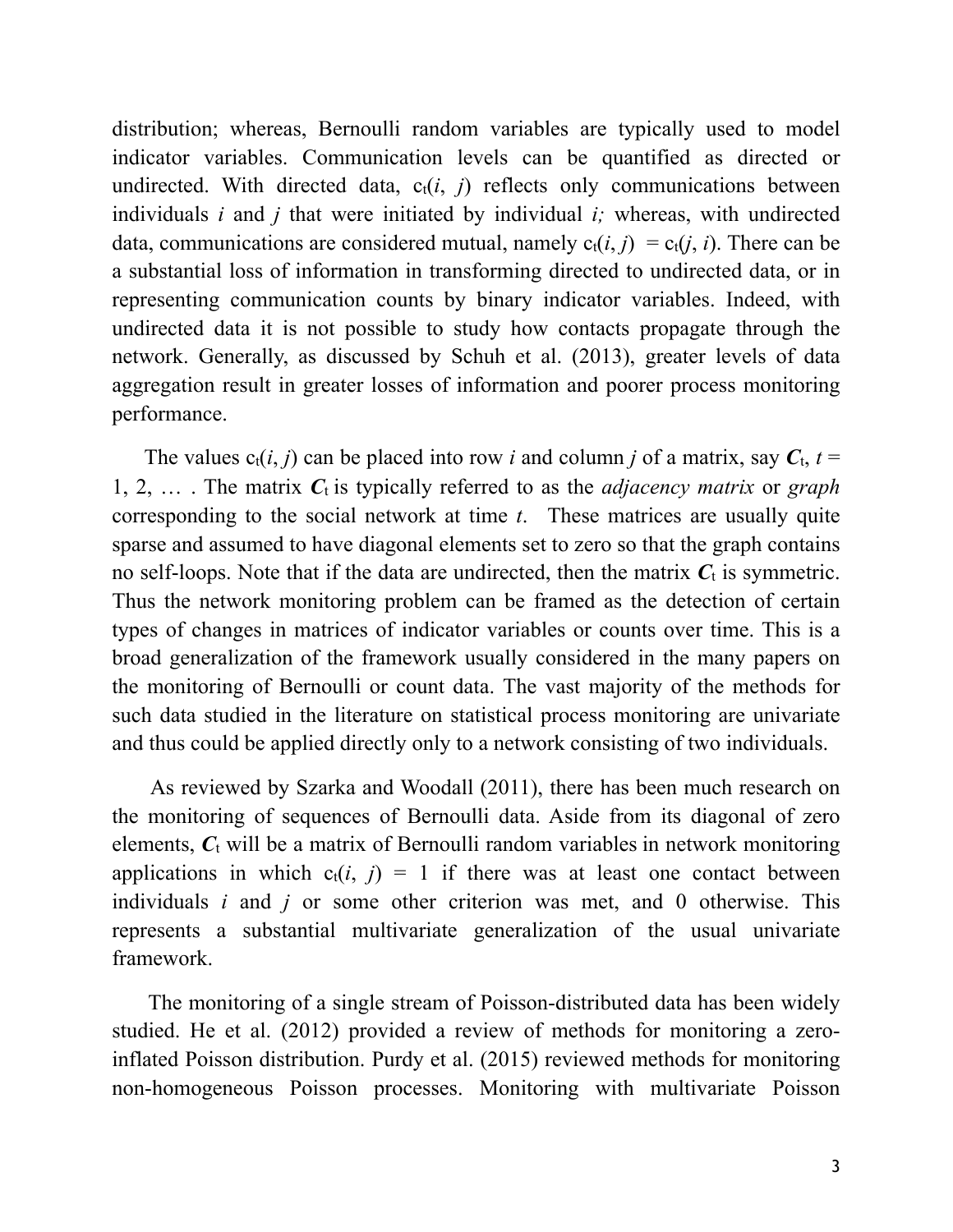vectors has been studied by Laungrungrong et al. (2011) and He et al. (2014), among others, but no one has studied the monitoring of matrices of Poisson counts in the industrial statistics literature.

 Li et al. (2012) and Yashchin (2012) proposed methods for monitoring categorical data which can be considered in some cases to consist of matrices of counts, but not with the same matrix structure or the same objectives as in network monitoring. It is frequently assumed in the study of public health surveillance methods, however, that each sample of disease incidence counts consists of a set of assumed Poisson random variables that could be viewed as components of a matrix. Sometimes these counts apply to a rectangular set of sub-regions of a larger region of interest. Scan methods, such as those of Kulldorff (2001), are frequently used with this type of data to detect clusters of contiguous sub-regions where the Poisson rate seems significantly higher than expected. A primary difference between this problem and that of network monitoring is that location can provide a natural ordering of the sub-regions in public health applications. There is usually no natural ordering for individuals in a network.

 There has been considerable work on the monitoring of computer networks. See, for example, Neil et al. (2013). In their review, Savage et al. (2014) pointed out that the structure of social network data is usually different from that of computer networks and that the objectives are typically different. In addition, computer network monitoring involves considerably more data collected at a much higher frequency and with much more pronounced periodic patterns than with social network data. Newman and Park (2003) provided a discussion of the differences between these two types of networks. The social network monitoring literature seems to have been developed somewhat independently of the computer network monitoring literature.

 In the Appendix we give a brief introduction to social network terminology. Section 2 contains our review of social network monitoring methods. In Section 3 we discuss some issues related to network monitoring. Conclusions and a number of research topics are given in Section 4.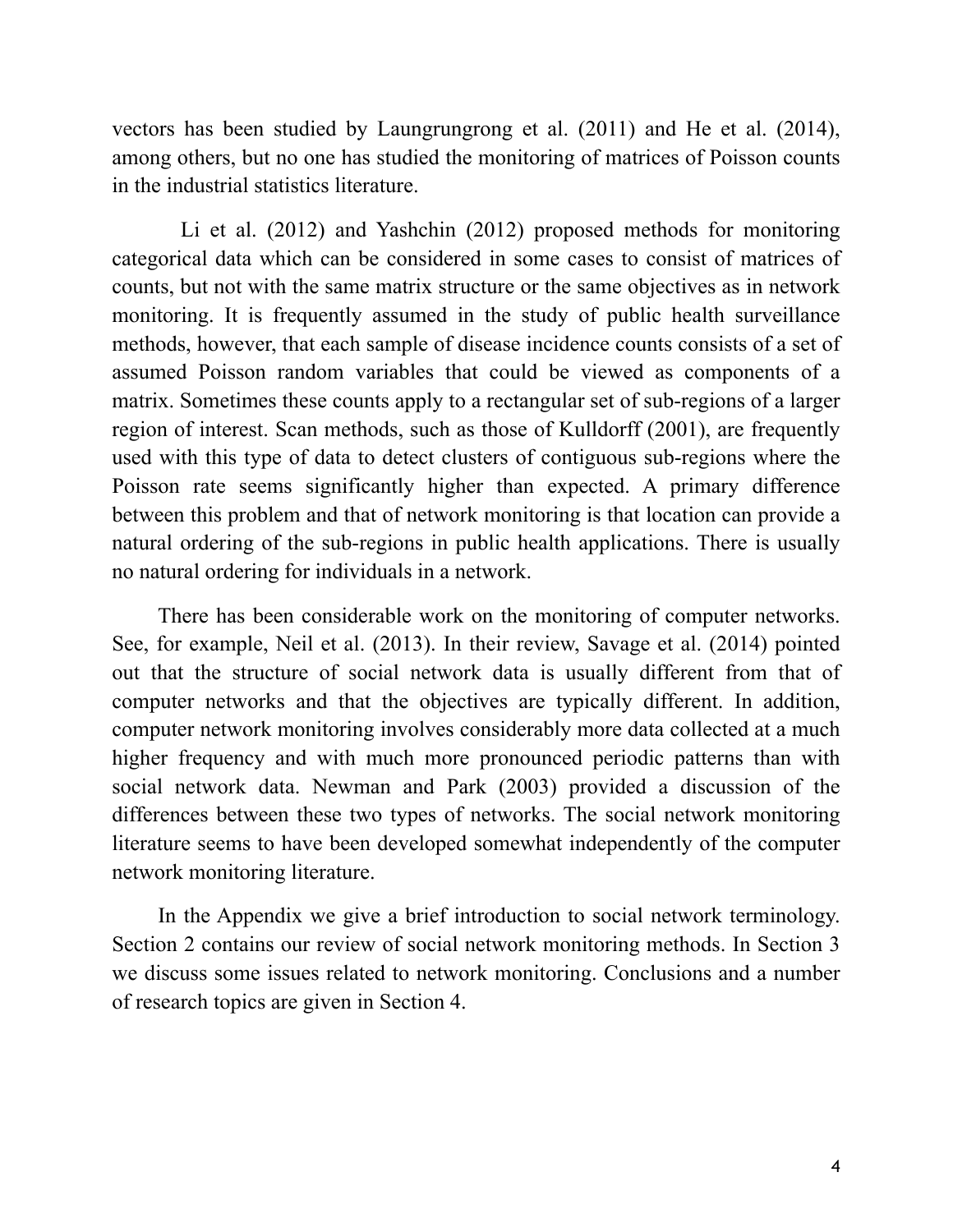## **2. Monitoring methods**

 In this section we briefly describe some of the recent methods proposed for monitoring social networks and relate them to methods in the area of statistical process monitoring. We use categories corresponding roughly to those used by Savage et al. (2014). These four categories were also used in the review paper by Unkel et al. (2011) to classify prospective public health surveillance methods. We assume that the reader has some familiarity with statistical process monitoring methods. For more information on these methods, we recommend Montgomery (2013).

#### *1.Control chart and hypothesis testing methods*

 We believe that concepts and methods in statistical process monitoring can be used to greater advantage in social network monitoring. One of these concepts, the distinction between the retrospective analysis of baseline data (Phase I) and methods for prospective on-going monitoring (Phase II), is discussed in Section 4.1.

 In their papers, McCulloh and Carley (2008a, b), McCulloh et al. (2008) and McCulloh and Carley (2011) used monitoring methods such as the cumulative sum (CUSUM) and exponentially weighted moving average (EWMA) charts to detect changes in the network as a whole. For information on these two types of charts, we recommend Hawkins (2014). They focused on detecting changes in the communication behavior in military units. Global network metrics such as average closeness and average betweenness were used as time series input to the charting methods, but it was pointed out that node or sub-network metrics could have been used instead. McCulloh and Carley (2011) stated that five or more network graphs should be used to establish a baseline. Current research by Saleh et al. (2016) and others show, however, that many more network graphs would have to be available in order to estimate the baseline parameters so that the resulting control chart performance would be reliable.

 Azarnoush et al. (2016) proposed a method to detect changes in the behavior within and between specified sub-networks with the incorporation of covariate information. For example, in a university environment the sub-networks could correspond to departments and faculty rank could serve as a covariate. The authors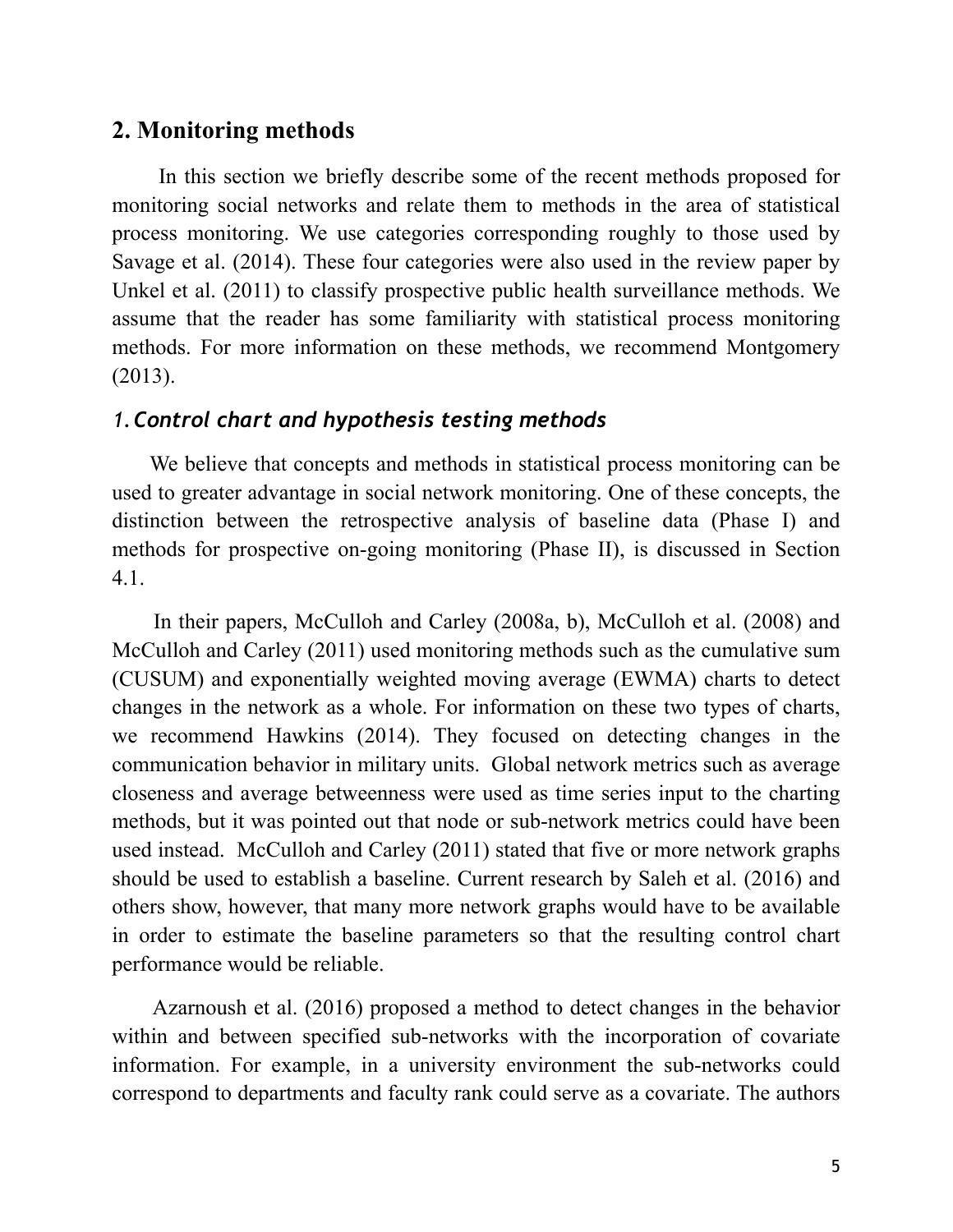modeled the probabilities of contacts between pairs of individuals in the network using a logistic regression model with sub-network membership and covariate data on the individuals used as explanatory variables. A likelihood ratio test was proposed to detect changes in the logistic regression model fit with each new graph. The authors proposed three approaches. One is referred to as the *static reference approach* where each new graph is compared to those in a fixed baseline Phase I sample. In the *dynamic reference approach*, each incoming graph is compared to all previous graphs. If there is no signal of an anomaly then the current graph is entered into the baseline for the next graph to be observed. The third approach is referred to as the *dynamic reference sliding window approach* where the current graph is compared to only the most recent  $q$  graphs, where  $q$  is the size of the moving window. Azarnoush et al. (2016) stated that the choice of approach depends on the objective of monitoring, but we see the moving window approach as generally being the most useful because networks tend to evolve over time.

 Some types of anomalies cannot be detected with the logistic regression method of Azarnoush et al. (2016). In some cases the number of contacts within a specified group within the network can be redistributed into any configuration without affecting the estimated regression coefficients or the likelihood ratio test. We note that checking for changes in a logistic regression model over time falls into the category of profile monitoring. Yeh and Huang (2011) reviewed some relevant methods for determining whether or not a logistic regression model has changed over time.

 Azarnoush et al. (2016) used simulation to compare their methods to those of McCulloh and Carley (2011), where the latter methods are based on global network metrics without the incorporation of the available covariate information. It would have been a fairer comparison, however, to base the McCulloh and Carley (2011) methods on metrics corresponding to the activity within each of the two assumed categories of individuals.

 Miller et al. (2013) proposed a method with assumptions quite similar to those of Azarnoush et al. (2016) to detect specified types of network changes. Miller et al. (2013) used a log-linear model for the probabilities of connections between pairs of individuals, however, because the reduced amount of computation allows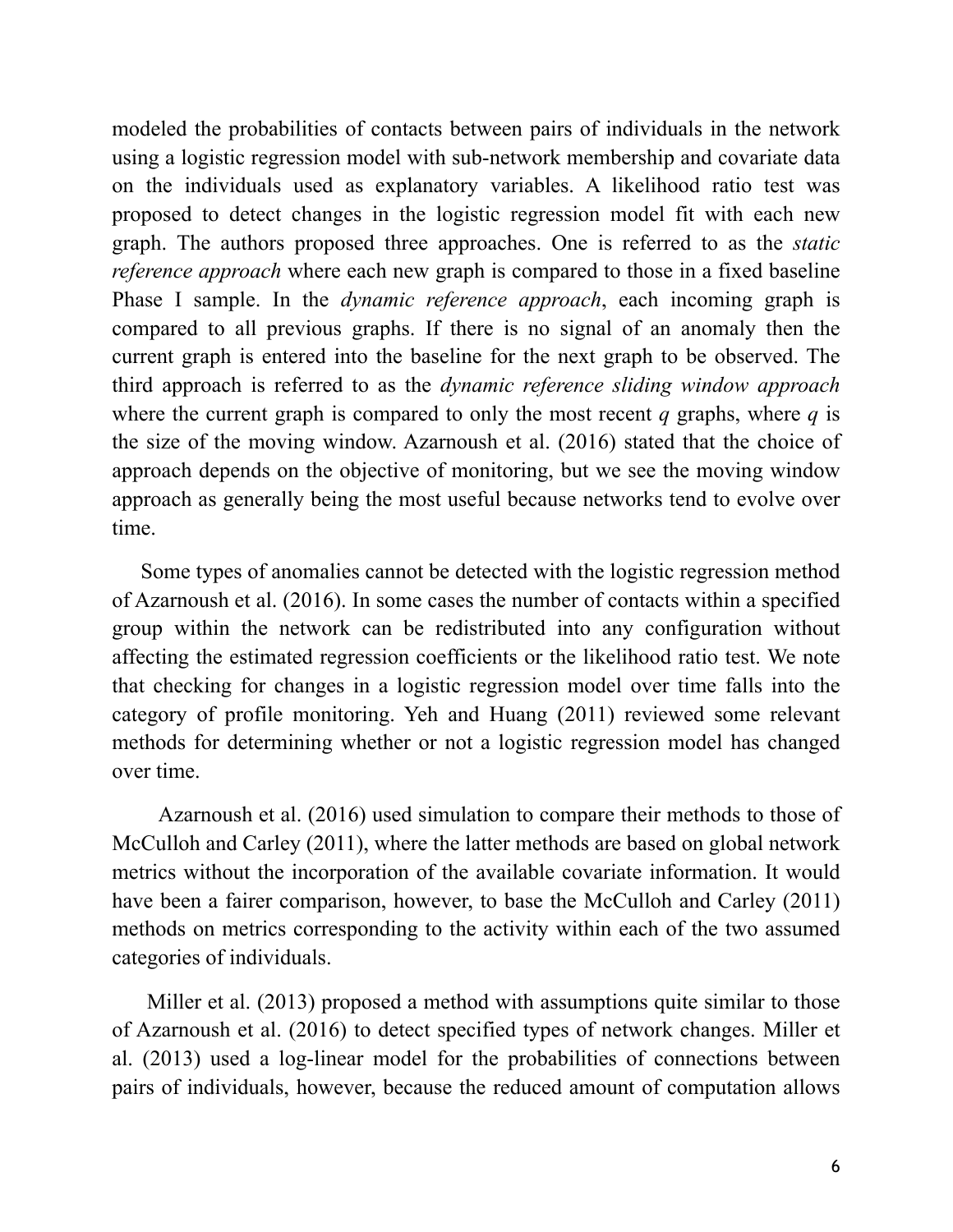their method to be used with much larger networks. The monitoring approach of Miller et al. (2011, 2013) is based on eigenvalues of modularity matrices, proposed by Newman (2006) for finding community structure in networks. The modularity matrix is the difference between  $C_t$  and the expected value of  $C_t$  assuming that edges occur independently. It can be thought of as a residuals matrix. Miller et al. (2011, 2013) considered a window of network snapshots to calculate the differences between observed and expected adjacency matrices. The differences between the matrices were weighted with filter coefficients based on the assumed known signal model. Instead of only choosing the first eigenvector of the resulting matrix, they picked the first two and projected the modularity matrix onto the corresponding space. They assumed if there is no change, projected values should be randomly scattered (not clustered) in any arbitrarily defined quadrant. In order to test this hypothesis, they use a contingency test statistic in a 2 by 2 table defined by the quadrant. If the test statistic is large, there is evidence of change.

 Miller et al. (2011) assumed that there is a known signal model, where the anomalous subgraph behavior of interest is known, but its position within the background is not. Their matched filter approach is very similar to the cuscore approach of Box and Ramirez (1992), which Apley and Chin (2007) showed was not effective at detecting delayed process shifts.

 In their first simulation Miller et al. (2011) assumed that an anomalous subgraph density is fixed, but the edges changed with each sample. In this case their approach gets better and better as the window size increases. This is appropriate for hypothesis testing, but large window sizes are not efficient for process monitoring because of the buildup of inertia. As discussed by Woodall and Mahmoud (2005), inertia can slow down the detection of delayed process changes. Miller et al. (2011) assumed in their second simulation that the density of the anomalous subgraph increased linearly over 32 samples. The filter coefficients were then set to be linearly decreasing with age from 1 to 0 over a window of size 32. The problem with their matched filter approach is that one does not know when the signal (anomaly) will occur. Miller et al. (2011, 2013) assumed a hypothesis testing framework, not on-line continuous Phase II monitoring, and evaluated their methods using ROC curves assuming that any anomalies occur immediately.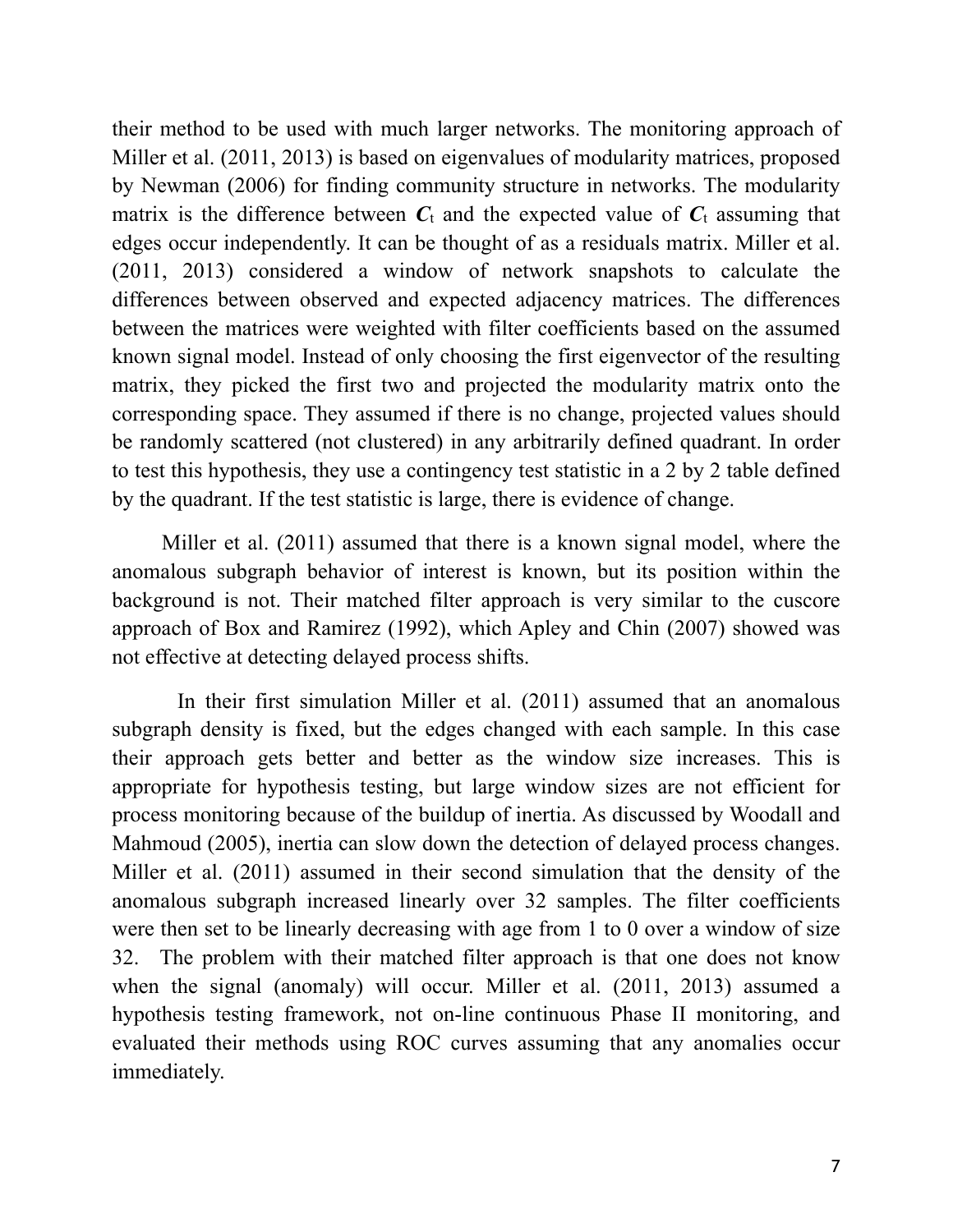#### *2.Bayesian methods*

 Heard et al. (2010) proposed a two-stage Bayesian approach to anomaly detection. Their goal was to detect anomalous communication levels between pairs of individuals. Once these pairs are identified, they are used to form a sub-network that can then be analyzed for anomalous behavior. They assumed either a Poisson conditional distribution or a hurdle Poisson conditional distribution for the counts of contacts between pairs of individuals. The hurdle model allows higher probabilities of no contact in a way similar to the use of a zero-inflated Poisson model. They used control limits based on a Bayesian predictive distributions on the contacts between each pairs of individuals to identify a subset of potentially anomalous pairs of individuals. If an observed count is sufficiently far into the tails of the predictive distribution, as measured by a *p*-value, a signal is given that there could be an anomaly. The predictive distribution for the current count was based on the prior distribution and all data up to, but not including, the current time. They then used standard network inference tools on a smaller sub-network based on the pairs of individuals identified as anomalous and their contacts to identify anomalous network behavior. Heard et al. (2010) used a *p*-value threshold of 0.05, which will lead to many pairs of individuals falsely identified as anomalous in large networks.

 Heard et al. (2010) did not realize that a number of researchers have proposed using control charts with the control limits based on Bayesian predictive distributions for quality control applications. These include Menzefricke (2002, 2007, 2010a, 2010b, and 2013), Bayarri and Garcia-Donato (2005), Saghir (2015), and Raubenheimer and van der Merwe (2015). The primary way in which these methods differ is that only Heard et al. (2010) and Bayarri and Garcia-Donato (2005) updated the posterior distribution of the parameter of interest using all prior data without a distinction between the retrospective analysis of baseline Phase I data and the on-going real-time monitoring in Phase II. In this sense, their approaches and the dynamic reference approach of Azarnoush (2016) are closely related to the use of the self-starting methods of Quesenberry (1991, 1995). The other researchers used predictive distributions based on only the fixed set of Phase I data to determine the posterior distribution of the parameter or parameters of interest. Heard et al. (2011) pointed out, however, that for a longer term view, local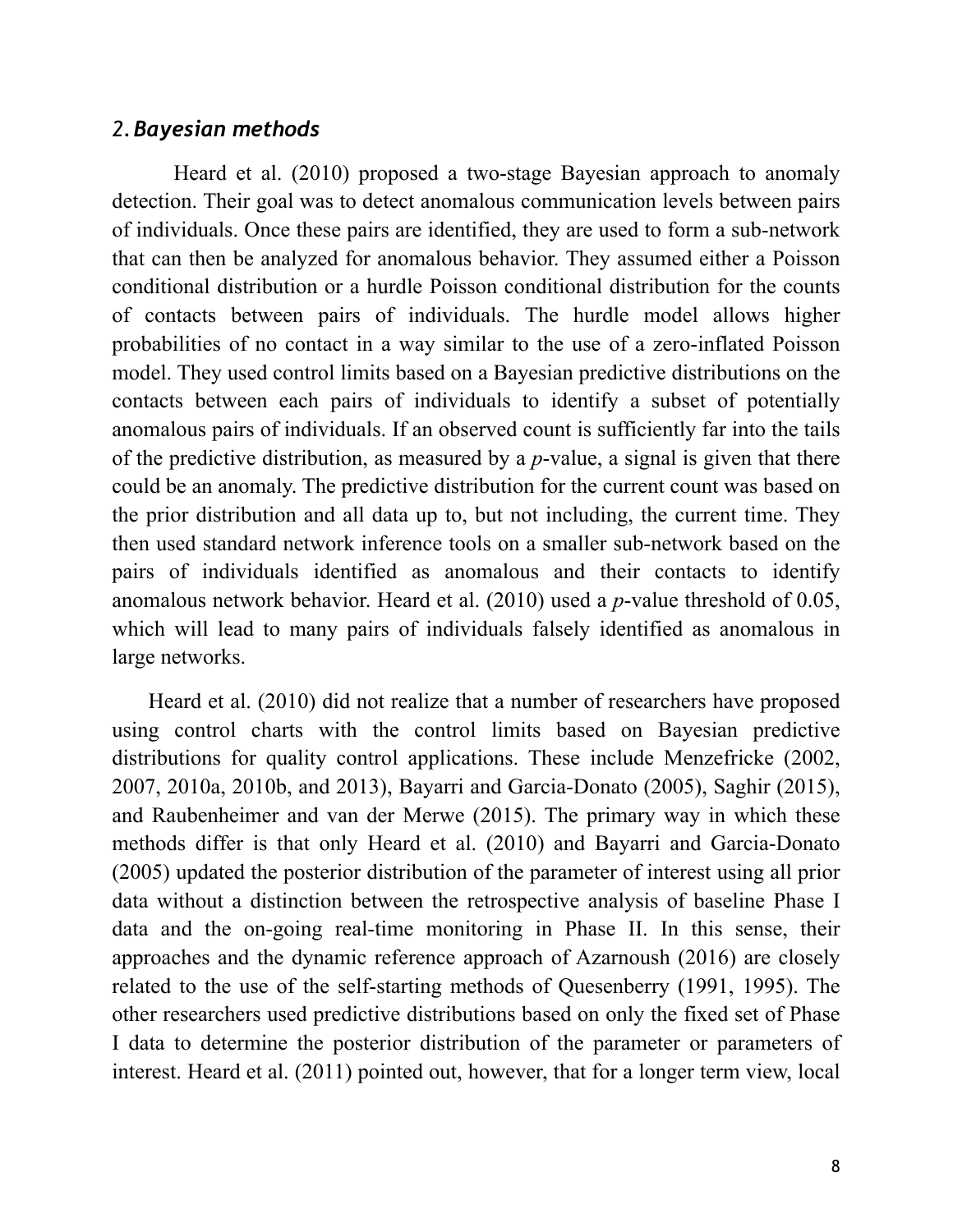models should be fit within shorter blocks of time, i.e., a moving window version of their method should be used.

#### *2.3 Scan methods*

 A number of researchers have proposed what are referred to as scan-based network monitoring schemes. In a frequently cited paper, Priebe et al. (2005) proposed a method for detecting increases in communication levels based on the sizes of the  $k<sup>th</sup>$  order neighborhoods of each individual, where  $k = 0, 1,$  and 2. The degree of an individual was referred to as the size of the  $0<sup>th</sup>$  order neighborhood. Standardized statistics were calculated over time for each of the three metrics for each individual using a moving window of a specified length to establish the baseline mean and standard deviation. A lower bound of one was used for the estimates of the standard deviation to avoid signals for relatively small changes in network behavior. A lower bound of one for the estimated standard deviation is also used in the Early Aberration Reporting System algorithm for monitoring count data used by the U.S. Centers for Disease Control and Prevention in their BioSense program. See Hutwagner et al. (2003), Tokars et al. (2009), and Szarka et al. (2011) for more information.

 With the Priebe et al. (2005) method, the maximum of the three standardized network metrics at each time period is taken over the set of individuals in the network. The signal rule is based on these maxima. These maximum values are themselves standardized based on the estimated mean and standard deviation of previous maxima calculated over a moving window and a signal is given whenever a maximum is further than five standard deviations from its estimated mean. Their method was applied retrospectively to an Enron e-mail network, but it was stated that their method can be used for prospective network monitoring. We anticipate, however, that this method will be able to detect quickly only very large network changes because of the use of the maximum of the standardized metrics. The standardized metrics corresponding to an individual could become quite large, for example, without causing the maximum value to take an unusually large value.

We note that the Priebe et al. (2005) method is not a scan method in the sense of Kulldorff (2001) or Joner et al. (2008). In these examples of more traditional scan methods, the monitoring statistics are based on counts in moving temporal or spatiotemporal windows. The network monitoring scan methods are instead based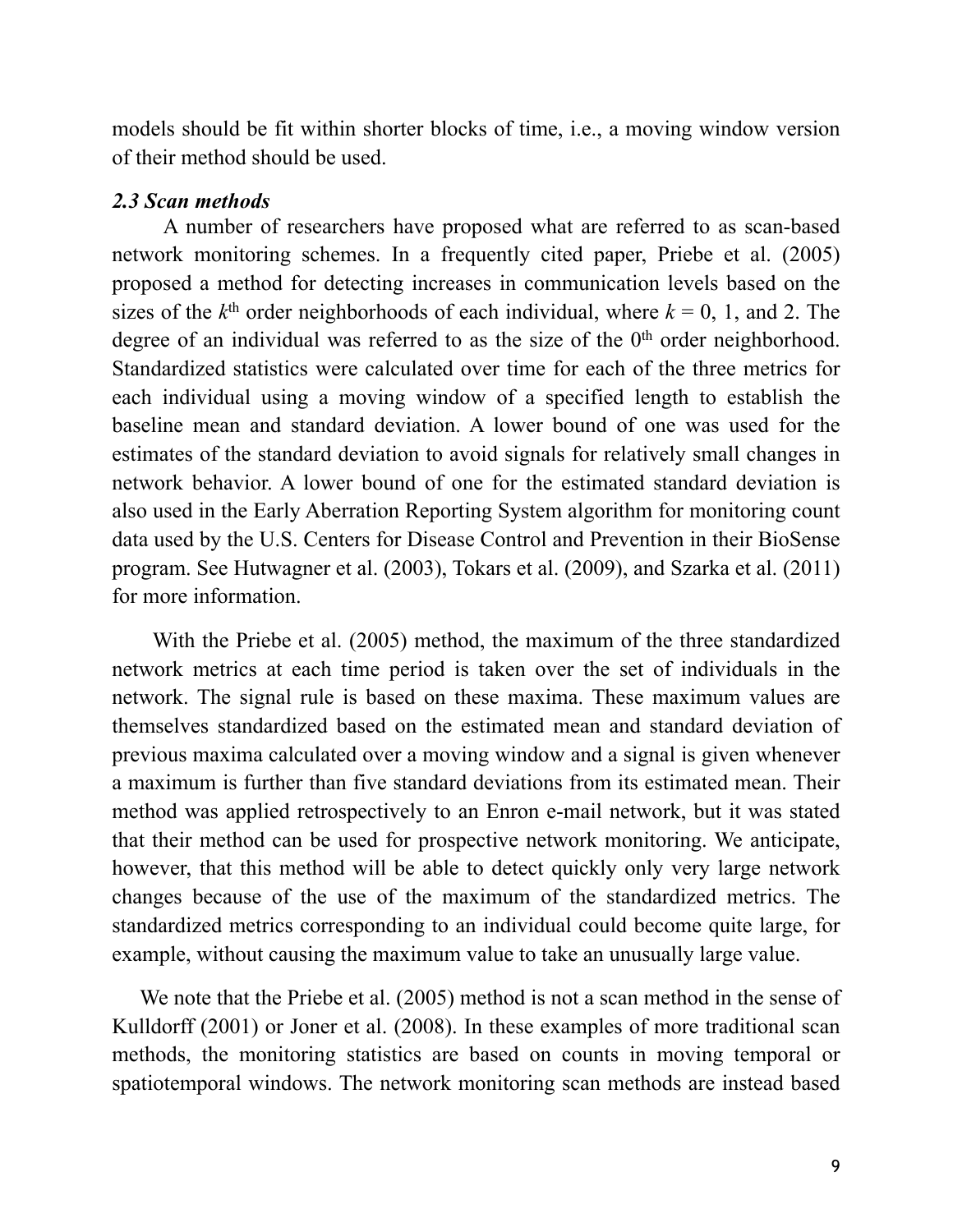on maximum values of standardized deviations of metrics over moving windows, where the maximum is taken over all of the nodes in the network.

 In their Bayesian method, Heard et al. (2010) updated the estimates of the baseline parameter values after each time period, whereas Priebe et al. (2005) based the comparison baseline on a moving window of observations. Using a moving window approach allows for the network behavior to evolve slowly over time without necessarily having a signal that a process change has occurred. Heard et al. (2010), on the other hand, incorporated all data into the estimates of the level of the process to which a metric based on the current sample is compared. The moving window approach seems more reasonable to us. One must keep in mind, however, that data reflecting undetected network changes become incorporated into the baseline with a moving window approach. This makes it more difficult to detect an anomaly that is not detected as soon as it occurs. In addition, moving window approaches will not continue to signal a sustained anomaly.

 In his scan-based approach, Sparks (2015, 2016) first ranked the individuals in an attempt to have the more associated individuals closer to each other in the ranking. Once the ranking was made, a spatio-temporal scan approach was taken to identify any anomalous sub-networks with increased communication levels. One advantage given for the approach is its computational efficiency compared to the infeasible approach of scanning over the activity of all subsets of individuals of given sizes. One concern with this approach is that communities within the network may not be captured by the ordering of the individuals. In addition, the network change to be detected may correspond to sub-networks different from those captured by the ordering of individuals.

 Other scan-based approaches pointed out by Savage et al. (2014) include a dissertation by Neil (2011), the ideas in which were subsequently published in Neil et al. (2013). The application was on computer network monitoring, however, not social network monitoring. Other work involving scan statistics included Cheng and Dickinson (2013), Marchette (2012), Park et al. (2009), and McCullough and Carley (2011). The approach of Marchette (2012) is closely related to that of Priebe et al. (2011). McCullough and Carley (2011) claimed to use a scan approach similar to that of Priebe et al. (2005), but we find their scan method to be somewhat ambiguously defined.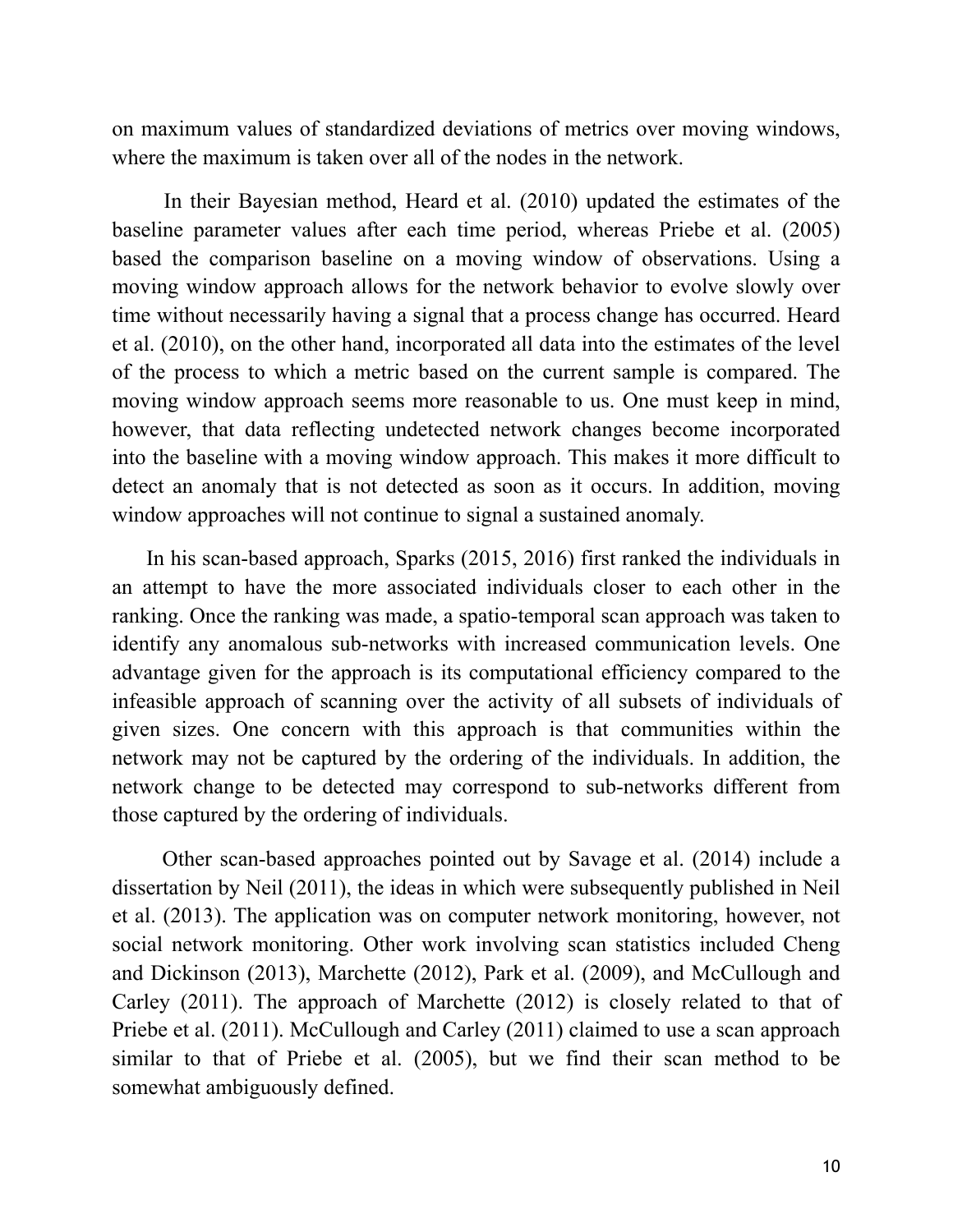Cheng and Dickinson (2013) combined the scan methods of Priebe et al. (2005) with an analysis of cross-correlations between the network metrics being monitored. The cross-correlations were calculated based on the data in the moving window, which does not include the most current observation. One concern regarding this approach is that the cross-correlations do not necessarily provide any information on anomalous activity that occurs with the current network graph. Also, their use of average correlations can mask important relationships between pairs of metric time series. Finally, it does not seem that they account for the fact that a correlation of a time series with itself will always be unity.

#### *4.Time series models*

 Savage et al. (2014) mentioned Pincombe (2005) as providing a network monitoring method based on time series models. Time series models can be fitted to time series of any network metrics. Unusually large residuals indicate network changes. It is important to note that this type of approach has been widely used for process monitoring in public health surveillance and in industrial and qualityrelated applications. Woodall and Montgomery (2014) provided an overview of this area and cited several review papers on the use of time series models in process monitoring, including Psarakis and Papaleonida (2007). Unkel et al. (2011) reviewed the use of time series approaches in public health surveillance.

### *5. Other approaches*

 Many methods have been proposed in the network analysis literature for detecting changes in network structure or behavior over time with specific goals in mind. Examples include detecting fraudulent accounts, detecting unusual events affecting network behavior and detecting change in community structure. A complete review of these methods is not feasible, but we briefly discuss some of this work in this subsection.

 Cazabet et al. (2010), for example, proposed a method for identifying changes in community structure over time where the identified communities could possibly overlap. As data are obtained, previously identified communities are updated and new communities can be identified.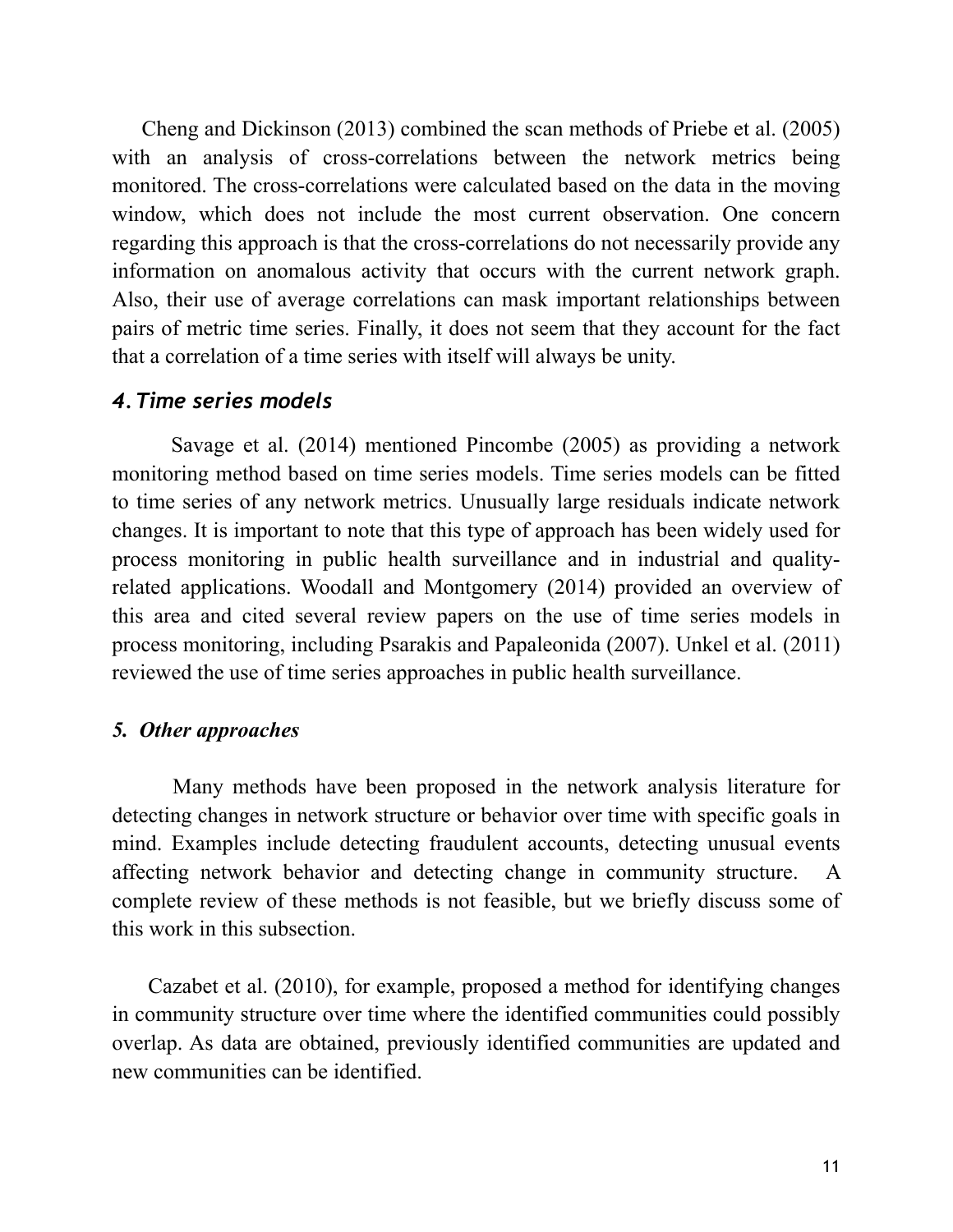As another example, Chae et al. (2012) proposed a method for detecting abnormal events quickly, such as a mass shooting or an earthquake, using social media data that incorporates spatiotemporal information. The approach involves a seasonal trend decomposition in conjunction with control chart methods based on a moving window of values to find unusual peaks and outliers within topic time series. In a related paper, Altshuler et al. (2013) developed a method for detecting an extraordinary event using the timing and traffic within a network assuming no knowledge of the content of the messages.

 In addition, Egele et al. (2013) proposed a method for identifying compromised user accounts by building behavioral profiles for the users. Their method involves looking for groups of accounts that all experience similar changes within a short period of time. Their method was illustrated using Twitter and Facebook datasets. Takahashi et al. (2011), on the other hand, proposed a method for detecting emerging topics from social network streams based on the mentioning behavior of the users.

## **3. Some issues in social network monitoring**

#### *1. Phase I vs. Phase II*

 In statistical process monitoring it is important to distinguish between Phase I and Phase II. Phase I includes methods for understanding process behavior based on a fixed baseline set of data. In-control parameter values for appropriate models are estimated in the retrospective Phase I and used to design methods for on-going prospective monitoring in Phase II. In Phase II, we make a decision about the stability of the process relative to the Phase I baseline as each sample is collected over time. Phase I issues and methods were discussed by Jones-Farmer et al. (2014).

 Generally it would seem to be more difficult to obtain a baseline of stable network data, however, than it would be to obtain such data in a much more controlled industrial environment. Thus we see a greater need for the use of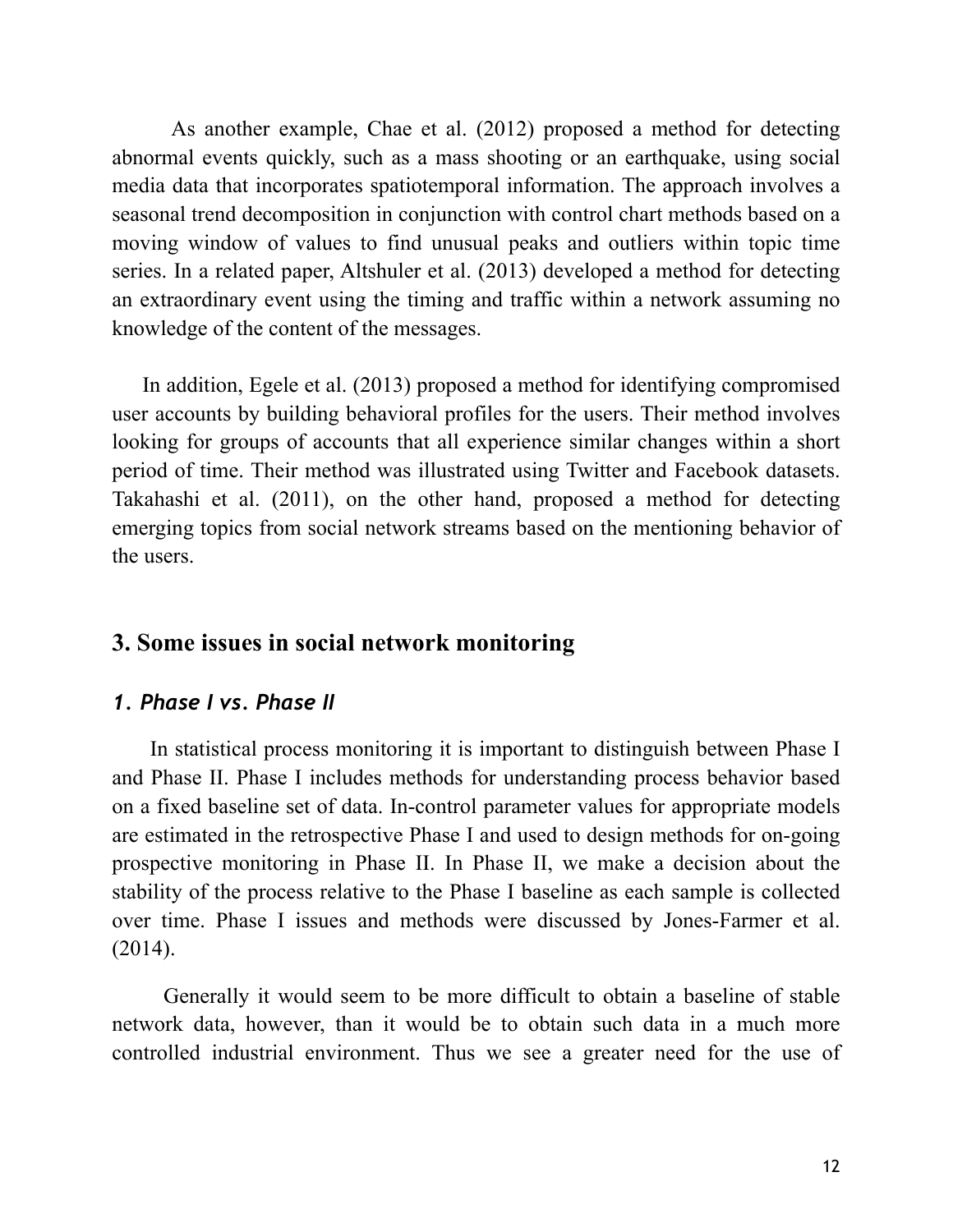moving window approaches which would be inappropriate for industrial process monitoring because industrial processes are not allowed to wander or evolve.

 Savage et al. (2014) referred to methods of network anomaly detection as being either "static" or "dynamic". For static network methods the time order of contacts is ignored with all data aggregated over time. We consider it useful to also distinguish between Phase I dynamic methods to be used on a set of historical data with time order preserved and Phase II dynamic monitoring performed on-line as each new matrix of counts is observed. Generally the methods used for the analysis of Phase I data differ from those used in Phase II. Quick detection of process changes is important in Phase II, for example, but irrelevant in the analysis of Phase I data. Thus EWMA and CUSUM methods are often used in Phase II, while change-point and outlier detection methods are commonly used in Phase I.

#### *3.2 Use of computer simulation*

 We agree with Savage et al. (2014) that methods need to be compared based on simulated networks. McCulloh and Carly (2011) also pointed out the usefulness of simulation studies. Anomalies can be modeled in the simulated datasets and methods can be compared on the basis of their ability to detect the anomalies. There is a substantive literature in the statistical modeling of networks that offers a diverse number of random graph models that may be helpful in this endeavor. For example, see the recent review of Goldenberg et al. (2010). There are advantages in using parametric statistical models for the networks so that multiple graphs can be generated to represent a baseline and so that anomalies can be simulated by changing the parameters corresponding, for example, to contacts between individuals within a sub-network. Ideally one should use realistic networks, but the use of simplified networks would likely provide valuable insights on the relative performance of competing methods. If a method is not effective in detecting changes in simple networks, it will be unlikely to be effective with more complex networks. Decisions are required on the number of individuals in the network, the grouping of individuals into sub-networks, the type of covariate information, if any, and the type of anomaly to be detected.

 In their simulation Azarnoush et al. (2016) assumed a given logistic regression model for the probabilities of contacts between pairs of individuals. They assumed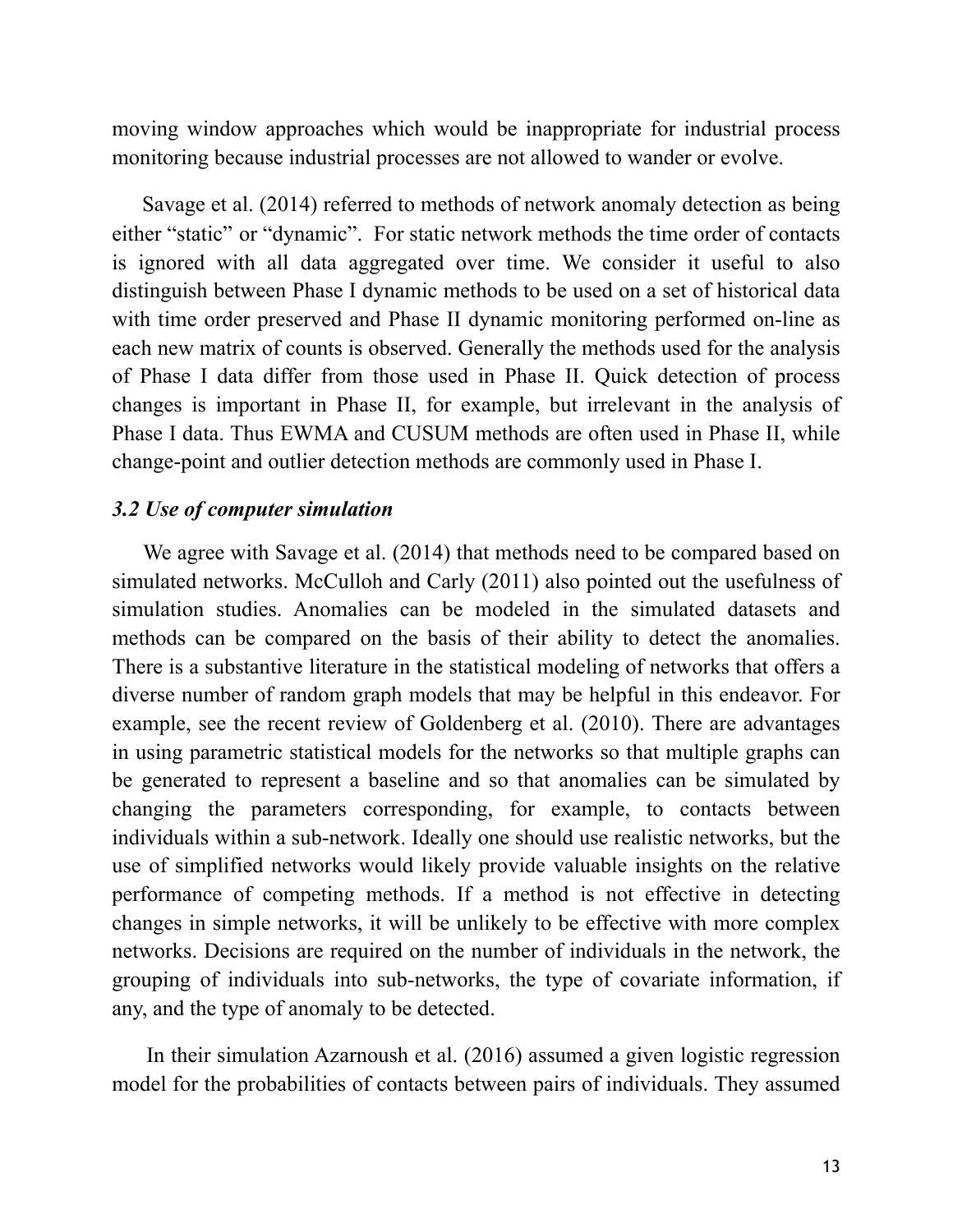that covariate data was available on the individuals, i.e., the data were labelled. Miller et al. (2013) also used simulation to study the detection performance of their method. In his simulations Sparks (2015, 2016) assumed that the numbers of contacts between individuals were Poisson distributed.

#### *3.3 Distributional assumptions*

 To model a network parametrically requires some distributional assumptions. It is sometimes assumed that the number of communications between pairs of individuals is Poisson distributed. The Poisson means can vary depending on the sub-group membership of the individuals. See, for example, Sparks (2015, 2016). Heard et al. (2010) used a hurdle variant of the Poisson distribution to account for an increased probability of no communication between two individuals in a given time period. Savage et al. (2014) stated, however, that social network communication count distributions typically have heavier tails than those associated with the Poisson distribution. The use of Bayesian models can yield negative binomial distributions for the counts. The negative binomial distribution, frequently used in public health surveillance, can be used to model counts that are overdispersed relative to the Poisson distribution.

 Poisson distributed numbers of contacts for individuals result from the random graph approach of Erdős and Rényi (1960) under the assumption that contact between any two specified individuals can be represented by a Bernoulli random variable with a constant probability. As pointed out by Miller at al. (2013), the degree distribution follows a power law distribution for many networks, in which case scale-free random graph models such as the preferential attachment model of Barabási and Albert (1999) can be used. Another option is the degree-corrected stochastic block model of Karrer and Newman (2011).

 In their computer simulations Miller et al. (2013) and Azarnoush et al. (2016) assumed that there was covariate information on the individuals in the network. The probability of a link between any two individuals was modeled using loglinear modeling and logistic regression, respectively, in their approaches.

 We do not support the use of the binomial model by Vigliotti and Hankin (2015). They proposed breaking each of time periods for which we are obtaining the matrices  $C_t$  into disjoint increments, assuming that the probability of at least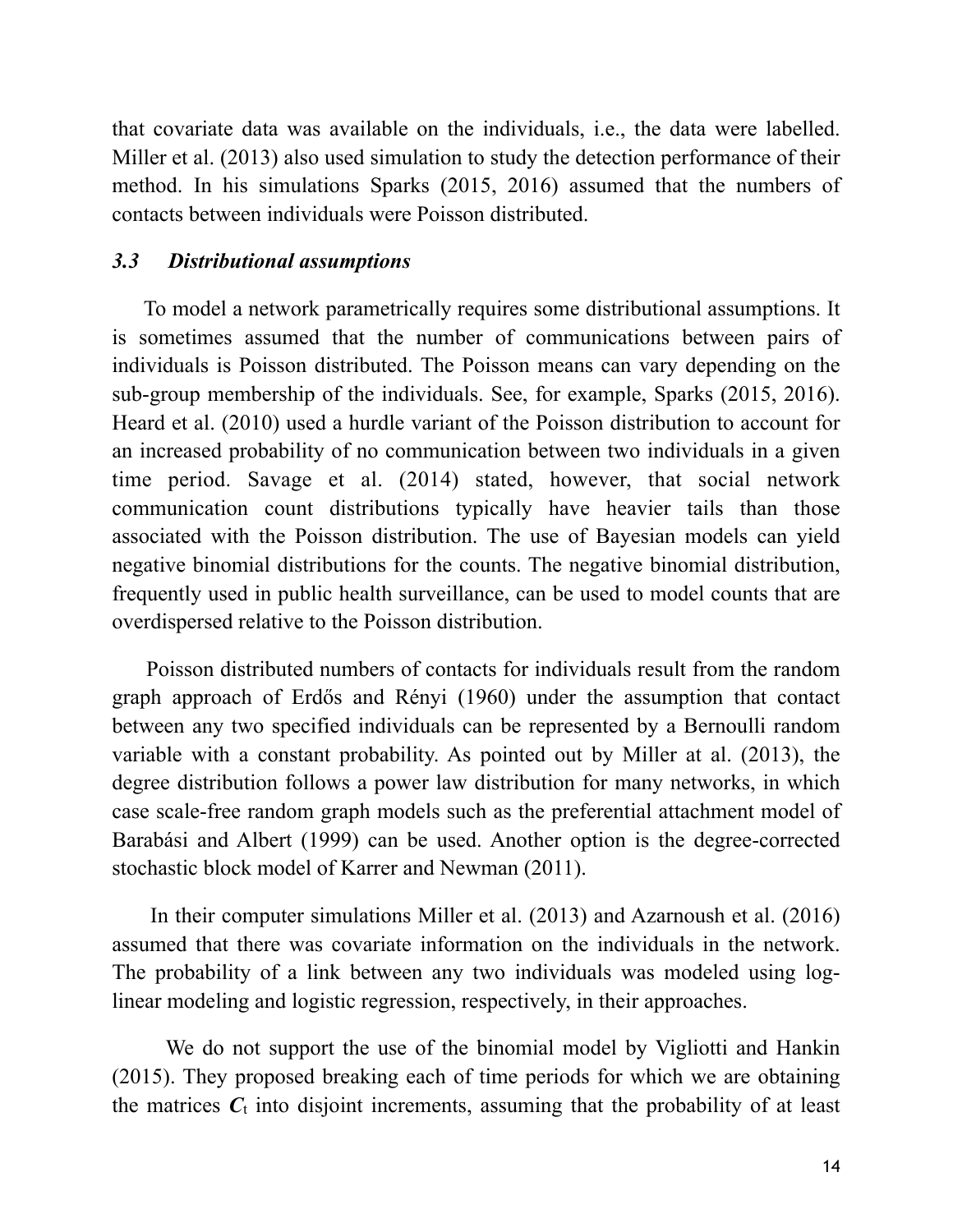one connection between two individuals in each increment is a fixed value  $\pi$ . Thus, the sum of these Bernoulli random variables is a binomial random variable. The issues regarding how to divide the interval into increments and the estimation of  $\pi$ , however, were not addressed. In addition, if more than one contact is made between individuals in a single time increment, there would be a loss of information with their approach.

 To simulate networks with parametric models, some assumptions about dependence structure are needed. As a start, it seems reasonable to assume independence of the  $C_t$  matrices over time. If a method works poorly under this assumption, it would be unlikely to work well under a more general model.

#### **3.4** *Performance metrics for monitoring schemes*

 We require metrics in order to compare the performance of network monitoring methods in computer simulation studies. The standard performance metrics in quality control applications are based on the run length distribution, where the run length is the number of samples of observations until a signal is given that a process change has occurred. Typically the average run length (ARL) is used. One would like for the ARL to be suitably large when the process is stable and low when a process change occurs. McCullough and Carley (2011) defined an average detection length metric that is equivalent to the ARL.

 The ARL metric is useful when a change in the process is sustained until it is detected. If a change to the network is temporary, however, then a more reasonable metric is the probability of detecting the process change while it is in effect. This is referred to as the probability of correct detection. A general discussion of this and other performance metrics was given by Frisén (1992) and Fraker et al. (2008).

 In assessing performance in detecting a process change, it can be assumed that the process change happens at the time monitoring begins or that the change is delayed. Metrics under these two scenarios are referred to as being zero-state and steady state, respectively. Generally, steady-state performance metrics are preferred in statistical process monitoring because process changes are frequently delayed and because some methods have good zero-state performance, but poor steady-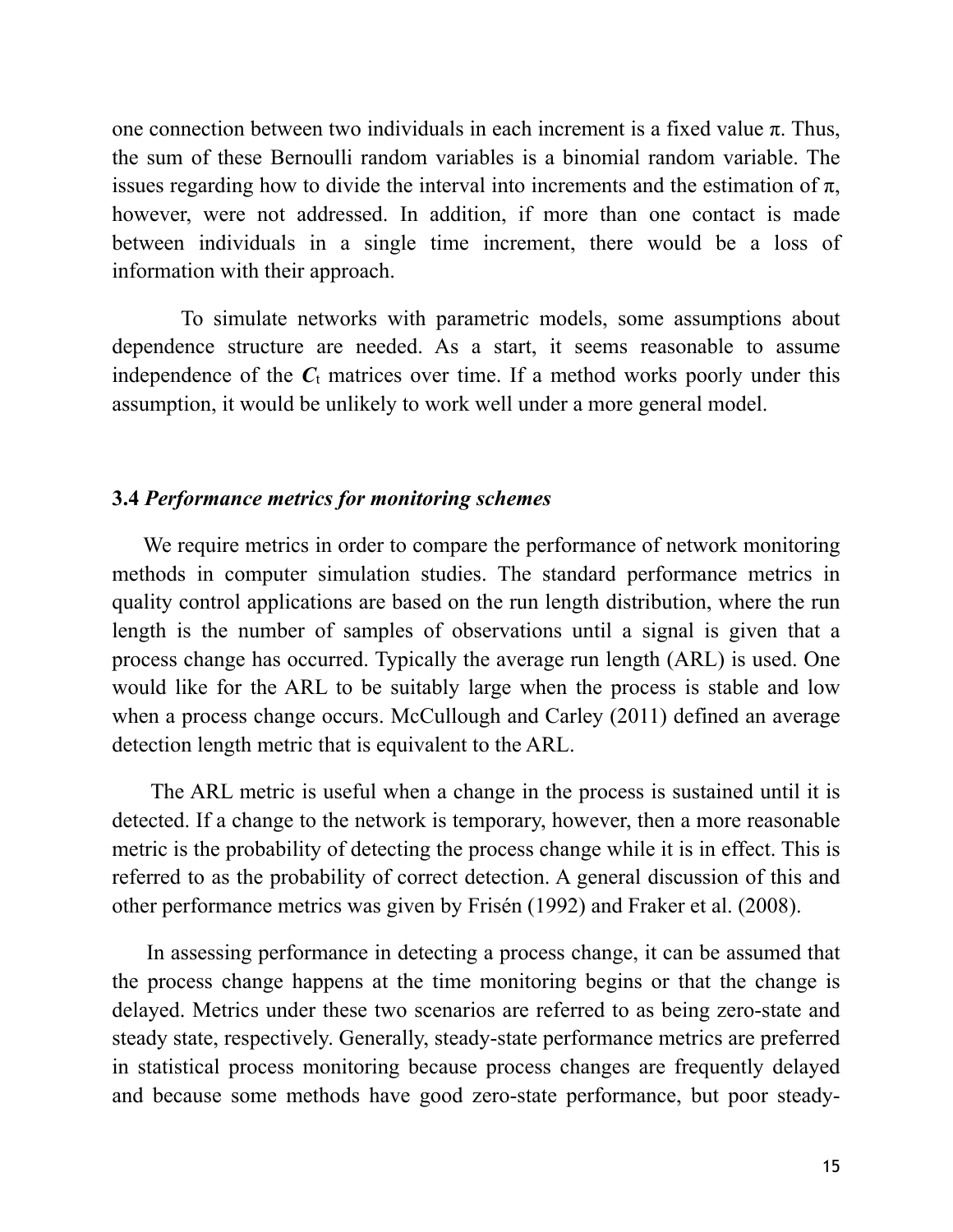state performance. See, for example, Sego et al. (2008). We expect that the performance of the method of Miller et al. (2011, 2013) will not be as good for delayed network changes as it is for network changes that occur when monitoring begins.

 In addition to quick detection of network anomalies, the individual or individuals involved in the anomaly may need to be accurately identified. This is analogous to being able to identify the correct geographical region of an outbreak in public health surveillance applications. Appropriate metrics include the percentages of misclassified individuals or the use of a metric such as the Dice similarity coefficient proposed by Dice (1945) and used by Megahed et al. (2012) in an image monitoring application. It may also be important to determine the time at which an anomaly first occurred. Amiri and Allahyari (2011) reviewed the statistical process monitoring literature on identifying the time of a process change after a signal that a change has occurred.

 With large networks methods may tend to identify one or more individuals or sub-networks as being anomalous at each time period. In these cases the ARL metric is no longer useful. Metrics such as the false discovery rate would then be needed based on the ideas of Benjamini and Hochberg (1995) and Benjamini and Yekutieli (2001).

 We note that the use of performance metrics is required in order to compare the performance of competing methods in simulation studies. Practitioners, however, should not expect to be able to design monitoring methods such that performance metrics will take specified values, e. g., having an in-control ARL of 100. As illustrated by Saleh et al. (2015), it is not possible to have enough baseline data to accomplish this objective even in the much simpler univariate case of monitoring the mean of a variable assumed to have a normal distribution.

## **4. Research opportunities and conclusions**

 We believe that the monitoring of social networks is an important application and research area with abundant opportunities available. We agree with McCullough and Carley (2011) that social network change detection represents an exciting new area of research.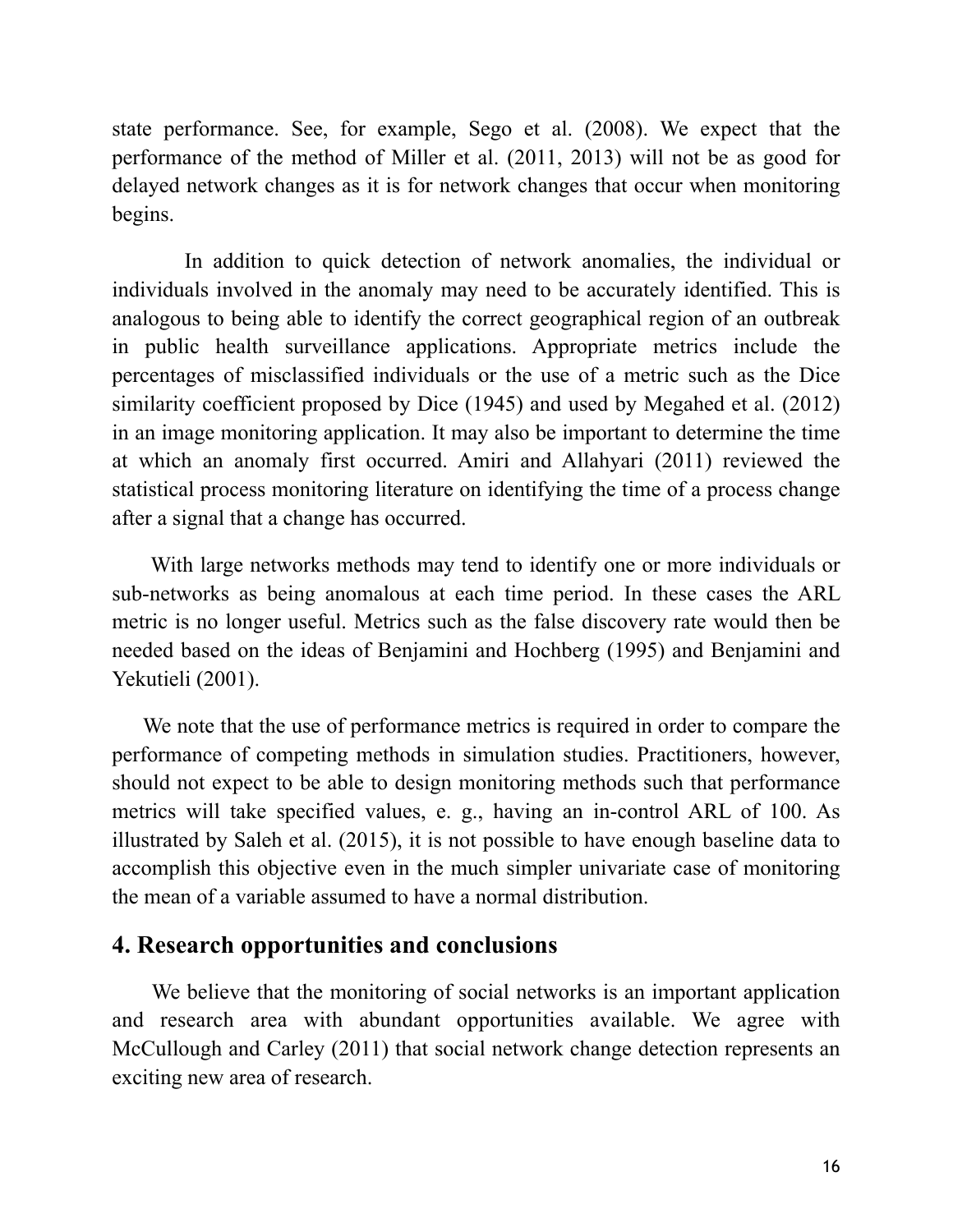The following are some research topics of interest:

1.We agree with Savage et al. (2014) that there is a need to evaluate and compare the performance of existing methods. As they point out, most authors simply illustrate their proposed methods based on case study datasets. One cannot reliably compare performance of methods based on case study results since one rarely knows whether or not any detection is a false alarm. In addition, a method tailor-made for a specific case study may perform poorly in other applications.

Comparisons of existing methods would likely spark ideas for new methods. It is better if new methods are scalable to large networks.

- 2.We also agree with Savage et al. (2014) that research is needed to provide guidance on the selection of the most effective network metrics to monitor in order to satisfy the objectives of the monitoring.
- 3.Many of the approaches used are of the Shewhart-type in that the decision whether or not an anomaly is present is based on each set of graph information individually as it is obtained. See, for example, Azarnoush et al. (2016). McCulloh and Carley (2008a, b) advocated use of CUSUM and EWMA methods based on network metrics. We would expect that the CUSUM and EWMA methods would have better detection capability, but performance comparisons are needed.
- 4.Study is needed on the effect of aggregation over time on the monitoring of networks. This would be a generalization of the work of Schuh et al. (2013). We expect that detection of anomalies will become more difficult with increasing levels of aggregation, especially with Bernoulli data. In addition, study is needed on the effect of the loss of information in considering Bernoulli data instead of the numbers of contacts between individuals. We anticipate that reducing count data to Bernoulli data could result in a significant loss of information and a greatly reduced ability to detect network anomalies, particularly as graph data are aggregated over longer time intervals.
- 5.Is it more efficient to identify individuals with anomalous behavior and then analyze the resulting sub-network (as in Heard et al., 2010) or is it better to search over sub-networks directly by monitoring *k*th order neighborhood data corresponding to each individual (as in Priebe et al., 2005)? We anticipate that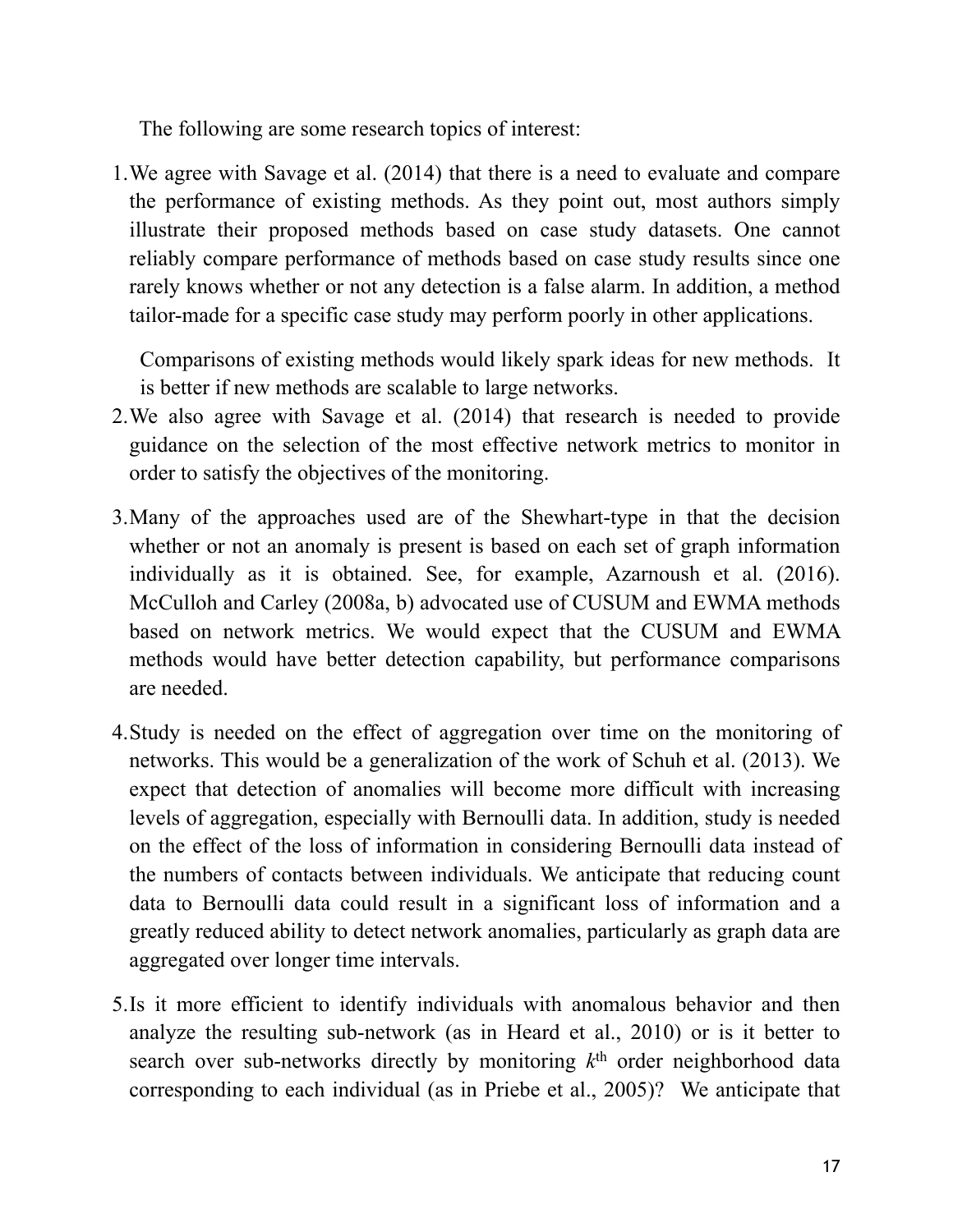the latter approach will be more effective because the structure of the subnetwork formed by individuals with anomalous behavior may not necessarily be anomalous.

- 6.We encourage further investigation of monitoring methods based on monitoring the eigenvalues of modularity matrices. It is important to clarify what types of network changes are not detectable with use of a specified number of eigenvalues.
- 7.The use of false discovery rate approaches seems appropriate for methods based on the simultaneous use of many charts, such as the method proposed by Heard et al. (2010). Woodall and Montgomery (2014) listed several papers on the use of the false discovery rate approach in process monitoring. In addition, see Gandy and Lau (2013). Some of the network monitoring methods, for example those by Heard et al. (2010) and Vigliotti and Hankin (2015), are already *p*-value based with a concern over the high number of false positives so use of a false discovery rate approach seems promising.
- 8.Additional methods are needed that incorporate covariate information about the network or the contacts. This could include labels that categorize individuals into groups, the length or size of the message constituting the contact, and the time of any contact. Savage et al. (2014) referred to the monitoring in this case as a search for dynamic labelled anomalies. Miller et al. (2013) and Azarnoush et al. (2016) seem to be the only ones thus far to have proposed methods for monitoring with attributed (or labelled) data.
- 9.Most often the graph count data are not smoothed over time. Moving window methods are used instead. Sparks (2015, 2016), however, smoothed the count data using exponential smoothing to build in temporal memory. It is not clear which approach is better.
- 10.With moving window approaches, what should the length of the window be in a given application? Azarnoush et al. (2016) used moving windows of sizes 4 and 10 whereas Priebe et al. (2005) used a window lengths of size 20. Also it seems that it may be possible to improve performance by lagging the window by not including a specified number of the most recent graphs.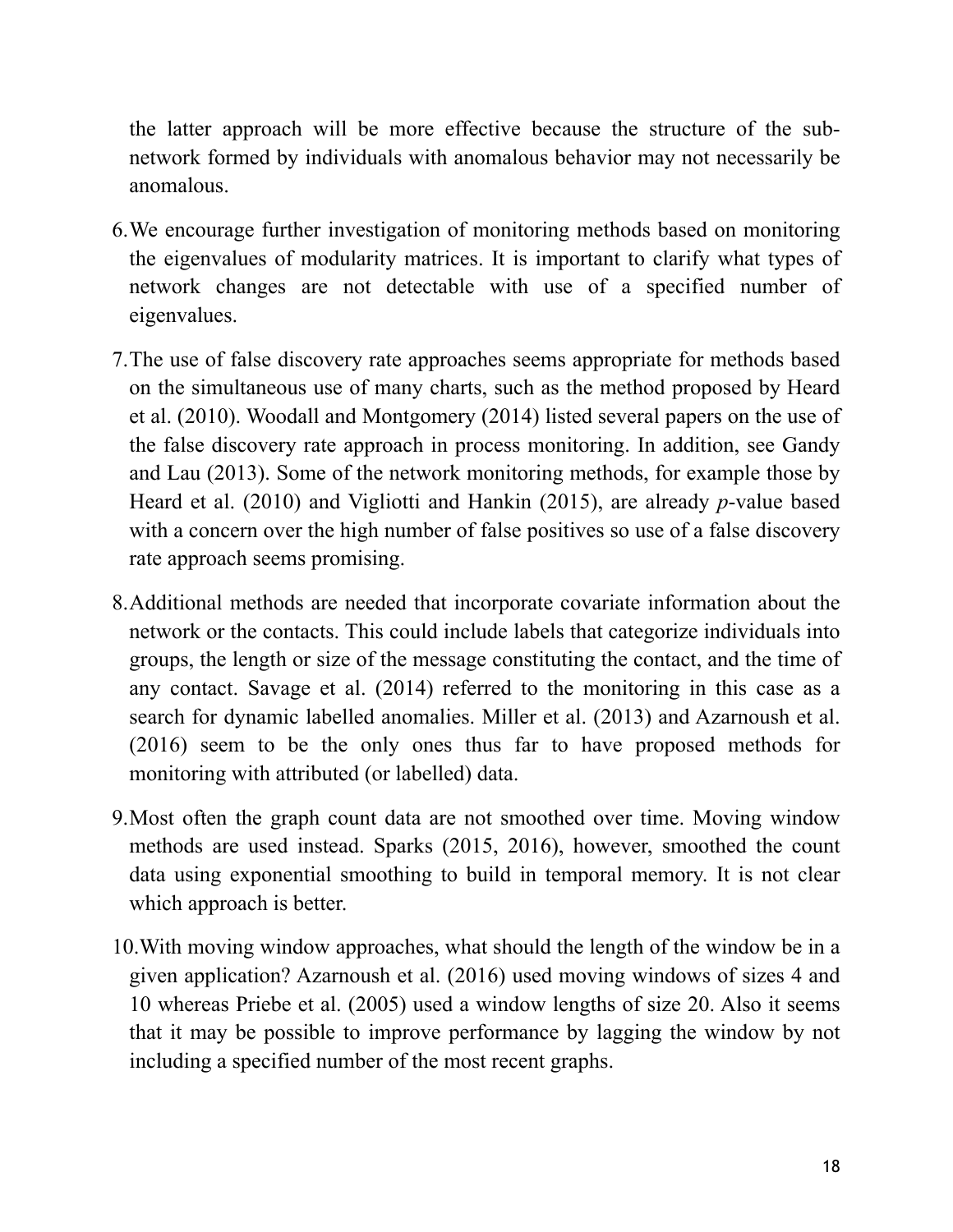- 11.There will likely be seasonal effects in network data, e.g., day of the week effects or holiday effects. Seasonal effects could be identified using Phase I data. Sometimes the effect of this variation can be removed by aggregating over the data over time, e.g., aggregation of daily data by weeks. Seasonal effects are common in public health monitoring applications, so some public health surveillance methods could likely be adapted for use with network data.
- 12. Methods must be adapted for evolving networks to account for new individuals entering the network and for individuals leaving the network. These events can trigger signals of network change that are not likely of interest.
- 13. As a quality monitoring research topic, a comparison is needed between Bayesian control charts based on predictive distributions and the self-starting control chart approaches.

## **Acknowledgements**

 The work of W. H. Woodall was partially supported by National Science Foundation Grant CMMI-1436365.

# **References**

Altshuler, Y., Fire, M., Shmueli, E., Elovici, Y., Bruckstein, A., Pentland, A., and Lazer, D. (2013) The social amplifier—reaction of human communities to emergencies. *Journal of Statistical Physics*, **152** (3), 399-418.

Amiri, A. and Allahyari, S. (2011) Change point estimation methods for control chart postsignal diagnostics: A literature review. *Quality and Reliability Engineering International*, **28**(7), 673–685.

Apley D.W. and Chin, C-H. (2007) An optimal filter design approach to statistical process control. *Journal of Quality Technology*, **39**, 93–117.

Azarnoush, B., Paynabar, K., Bekki, J., and Runger, G. C. (2016) Monitoring temporal homogeneity in attributed network streams. *Journal of Quality Technology*, **28**(1), 28-43.

Barabási, A-L. and Albert R. (1999) Emergence of scaling in random networks. *Science,* **286**(5439), 509 - 512*.*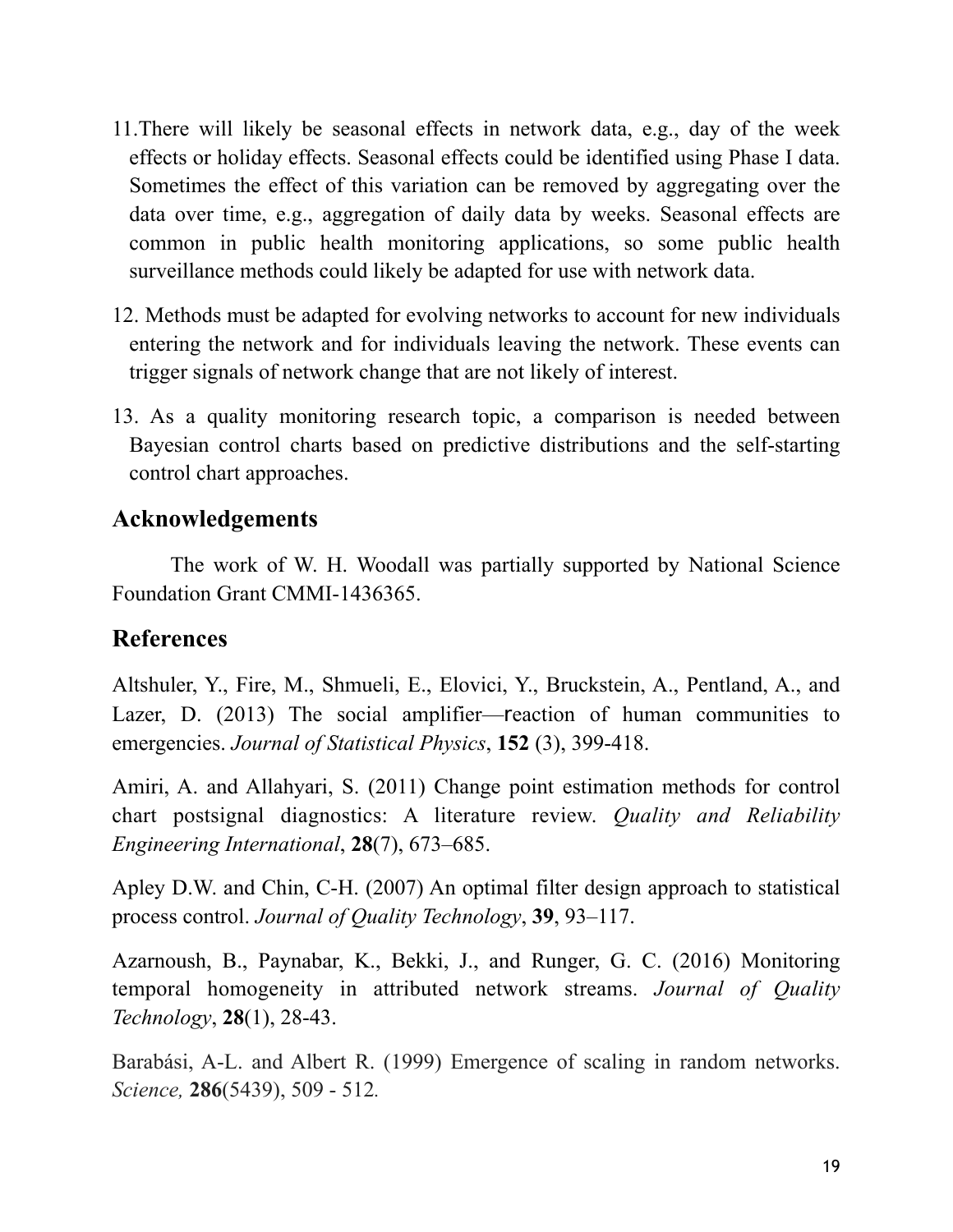Bayarri, M. J. and Garcia-Donato, G. G. (2005) A Bayesian sequential look at *u*control charts. *Technometrics*, **47**(2), 142-151.

Benjamini, T. and Hochberg, T. (1995). Controlling the false discovery rate: A practical and powerful approach to multiple testing. *Journal of the Royal Statistical Society – Series B*, **57**, 289-300.

Benjamini, Y. and Yekutieli, D. (2001) The control of the false discovery rate in multiple testing under dependency. *Annals of Statistics*, **29**, 1165-1188.

Box, G. and Ramirez, J. (1991) Cumulative score charts. *Quality and Reliability Engineering International*, **8**, 17-27.

Cazabet, R., Amblard, F., and Hanachi, C. (2010) Detection of overlapping communities in dynamical social networks. IEEE International Conference on Social Computing/IEEE International Conference on Privacy, Security, Risk and Trust, 309-314.

Chae, J., Thom, D., Bosch, H., Jang, Y., Maciejewski, R., Ebert, D. S. and Ertl, T. (2012) Spatiotemporal social media analytics for abnormal event detection and examination using seasonal-trend decomposition. IEEE Conference on Visual Analytics Science and Technology (VAST), 143-152.

Cheng, A. and Dickinson, P. (2013) Using scan-statistical correlations for network change analysis. PAKDD 2013 Workshops, J. Li et al. (Eds.), LNAI 7867, 1-13.

Dice, L. R. (1945) Measures of the amount of ecologic association between species. *Ecology*, **26**, 297–302.

Egele, M., Stringhini, G., Kruegel, C., and Vigna, G. (2013) COMPA: Detecting compromised accounts on social networks. In Symposium on Network and Distributed System Security (NDSS).

Erdős, P. and Rényi, A. (1960) On the evolution of random graphs. *Publications of the Mathematical Institute of the Hungarian Academy of Sciences*, **5**, 17–61.

Fraker, S. E., Woodall, W. H., and Mousavi, S. (2008) Performance metrics for surveillance schemes. *Quality Engineering*, **20**, 451-464.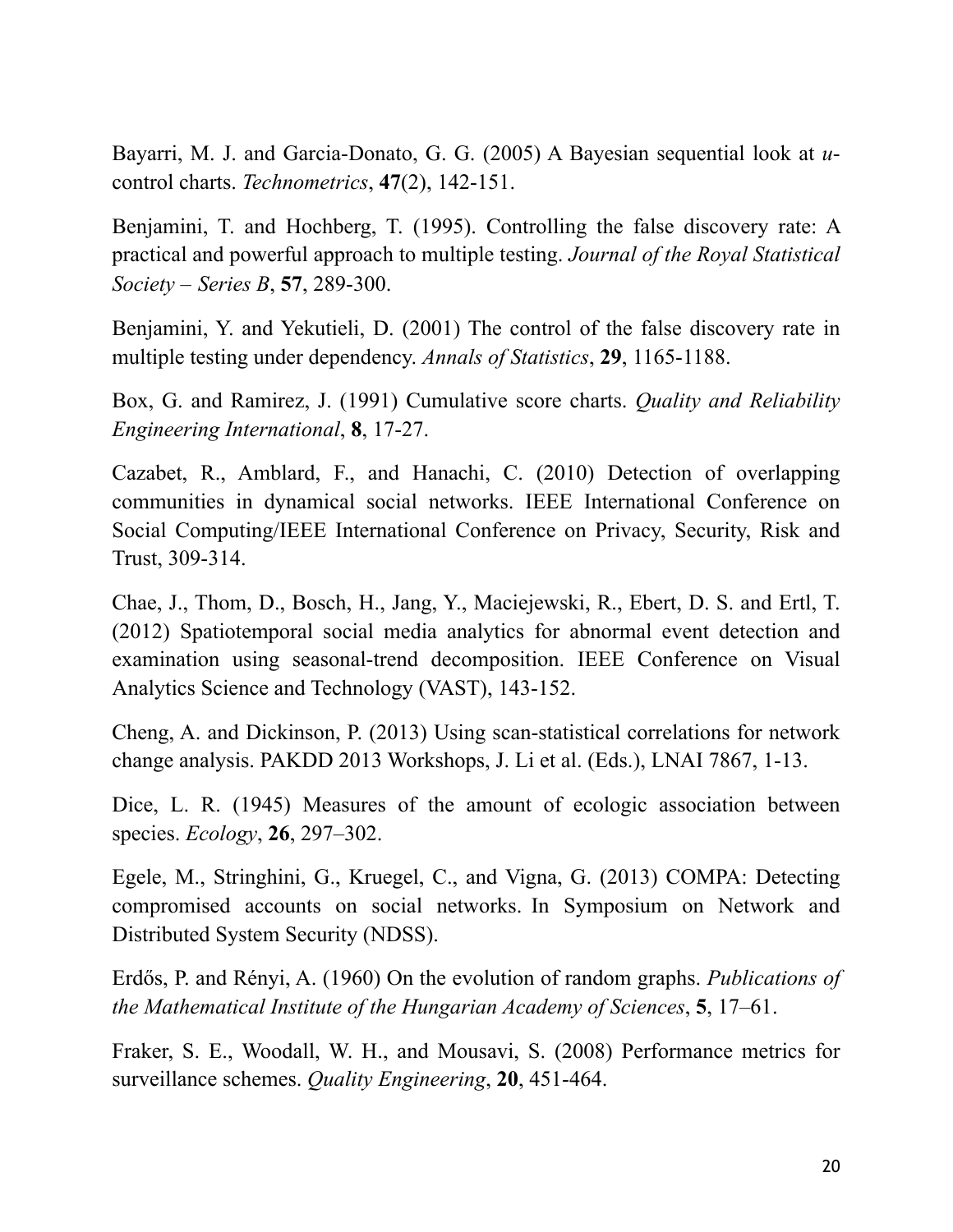Frisén, M. (1992) Evaluation of methods for statistical surveillance. *Statistics in Medicine*, **11**, 489–1502.

Gandy, A. and Lau, F. D. (2013) Non-restarting cumulative sum charts and control of the false discovery rate. *Biometrika*, **100**(1), 261-268.

Goldenberg, A., Zheng, A.X., Fienberg, S.E. and Airoldi, E.M (2010) A survey of statistical network models. *Foundations and Trends in Machine Learning,* **2**(2): 129-233.

Hawkins, D. M. (2014) The CUSUM and the EWMA head-to-head. *Quality Engineering*, **26**(2), 215-222.

He, S., He, Z., and Wang, G.A. (2014) CUSUM Control charts for multivariate Poisson distribution. *Communications in Statistics – Theory and Methods*, **43**(6), 1192-1208.

He, S., Huang, W., and Woodall, W. H. (2012) CUSUM charts for monitoring a zero-Inflated Poisson process. *Quality and Reliability Engineering International*, **28**(2), 181-192.

Heard, N. A., Weston, D. J., Platanioti, K., and Hand, D. J. (2010) Bayesian anomaly detection methods for social networks. *The Annals of Applied Statistics*, **4**(2), 645-662.

Hutwagner, L., Thompson, W., Seeman, G.M., Treadwell, T. (2003) The bioterrorism preparedness and response early aberration reporting system (EARS). *Journal of Urban Health*: *Bulletin of the New York Academy of Medicine* 80(2): (Suppl. 1), i89-i96.

Joner, M. D., Jr., Woodall, W. H., and Reynolds, M.R., Jr. (2008) Detecting a rate increase using a Bernoulli scan statistic. *Statistics in Medicine*, **27**, 2555-2575.

Jones-Farmer, L. A., Woodall W. H., Steiner, S. H., and Champ, C. W. (2014) An overview of phase I analysis for process improvement and monitoring. *Journal of Quality Technology*, **46**(3), 265-280.

Karrer, B. and Newman, M.E. (2011) Stochastic blockmodels and community structure in networks. *Physical Review E* 83(1), 016107.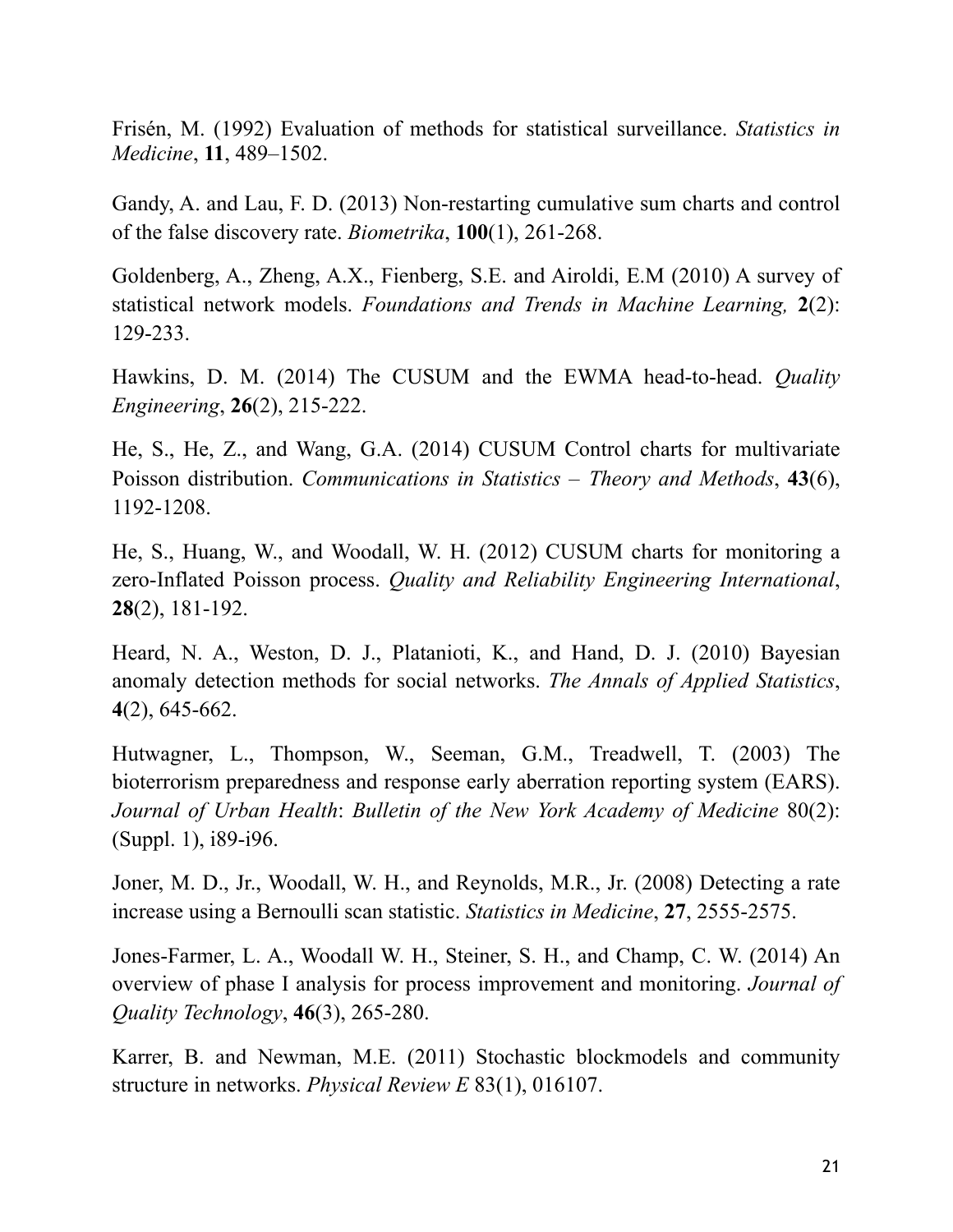Krebs, V. E. (2002) Uncloaking terrorist networks. *First Monday* 7(4). http:// journals.uic.edu/ojs/index.php/fm/article/view/941/863

Kulldorff, M. (2001) Prospective time periodic geographical disease surveillance using a scan statistic. *Journal of the Royal Statistical Society*, *Series A*, **164**, 61-72.

Laungrungrong, B., Borror, C. M., and Montgomery, D. C. (2011) EWMA Control Charts for Multivariate Poisson-Distributed Data. *International Journal of Quality Engineering and Technology*, **2**(3), 185-211.

Li, J., Tsung, F., and Zou, C. (2012) Directional control schemes for multivariate categorical processes. *Journal of Quality Technology*, **44**(2), 136–154.

Marchette, D. (2012) Scan statistics on graphs. *Wiley Interdisciplinary Reviews: Computational Statistics*, **4**(5), pp. 466-473. doi: 10.1002/wics.1217

McCulloh, I. and Carley, K. M. (2008a) Social network change detection. Technical Report CMU-ISR-08-116, Institute for Software Research, School of Computer Science, Carnegie Mellon University.

McCulloh, I. and Carley, K. M. (2008b) Detecting change in human social behavior simulation. Technical Report CMU-ISR-08-135, Institute for Software Research, School of Computer Science, Carnegie Mellon University.

McCulloh, I. and Carley, K. M. (2011) Detecting change in longitudinal social networks. *Journal of Social Structure*, **12**, 37 pages.

McCulloh, I., Carley, K., and Horn, D. B. (2008) Change detection in social networks. Technical Report 1235, United States Army Research Institute for the Behavioral and Social Sciences.

Megahed, F. M., Wells, L. J., Camelio, J. A., and Woodall, W. H. (2012) A spatiotemporal method for the monitoring of image data. *Quality and Reliability Engineering International*, **28**, 967-980.

Menzefricke, U. (2002) On the evaluation of control chart Limits based on predictive distributions. *Communications in Statistics – Theory and Methods*, **31**(8), 1423-1440.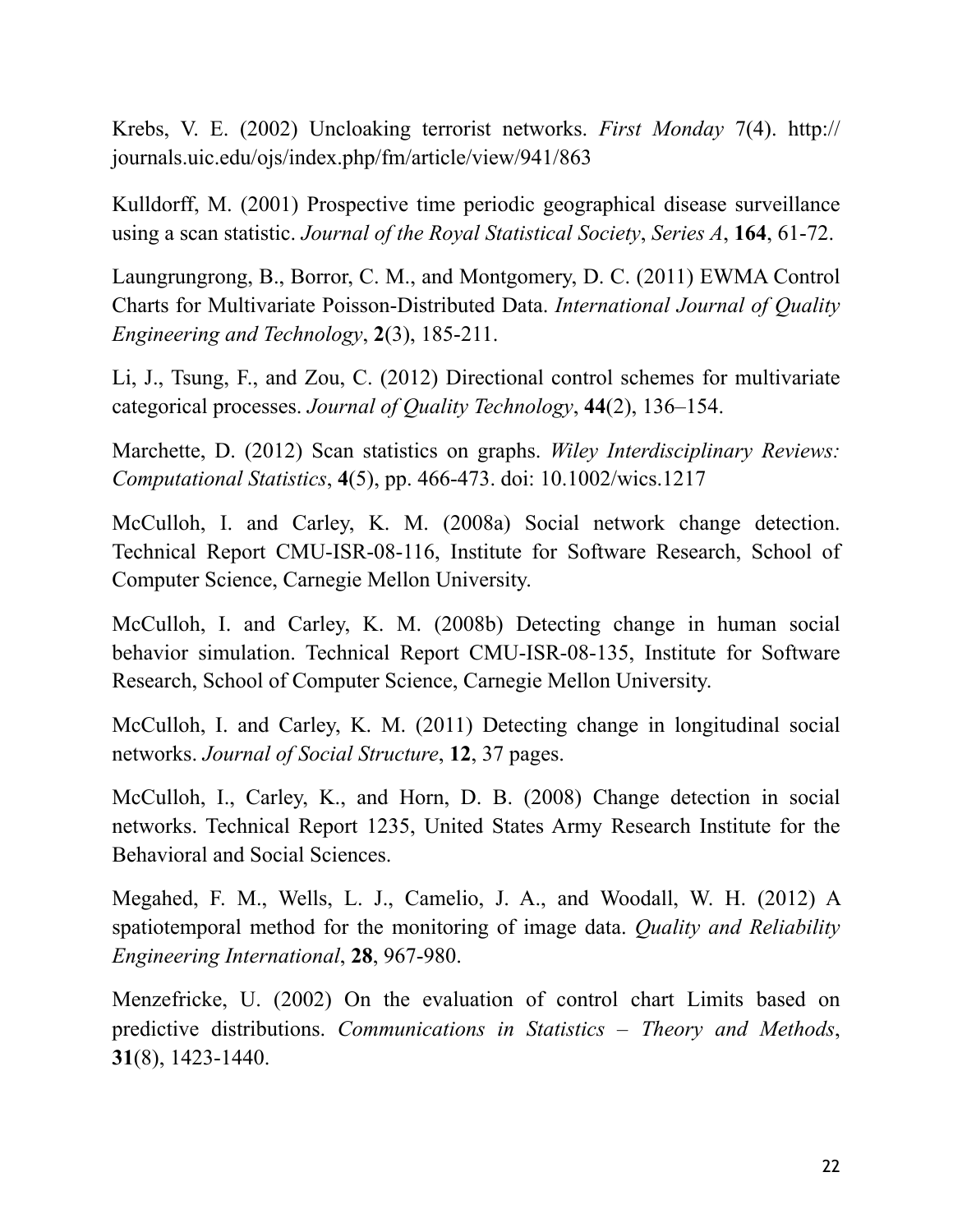Menzefricke, U. (2007) Control charts for the generalized variance based on its predictive distribution. *Communications in Statistics – Theory and Methods*, **36**(5), 2942-2960.

Menzefricke, U. (2010a) Control charts for the variance and coefficient of variation based on their predictive distribution. *Communications in Statistics – Theory and Methods*, **39**(16), 2930-2941.

Menzefricke, U. (2010b) Multivariate exponentially weighted moving average charts for a mean based on its predictive distribution. *Communications in Statistics – Theory and Methods*, **39**(16), 2942-2960.

Menzefricke, U. (2013) Combined exponentially weighted moving average charts for the mean and variance based on the predictive distribution. *Communications in Statistics – Theory and Methods*, **42**(22), 4003-4016.

Miller, B. A., Arcolano, N., and Bliss, N. T. (2013) Efficient anomaly detection in dynamic, attributed graphs. In *Intelligence and Security Informatics*, 179-184.

Miller, B. A., Beard, M. S., and Bliss, N. T. (2011) Matched filtering for subgraph detection in dynamic networks. IEEE Statistical Signal Processing Workshop, 509-512.

Montgomery, D. C. (2013). *Introduction to Statistical Quality Control*, 7<sup>th</sup> edition, Hoboken, NJ: John Wiley and Sons, Inc.

Neil, J. (2011). Scan Statistics for the Online Detection of Locally Anomalous Subgraphs, University of New Mexico, Ph.D. Thesis.

Neil, J., Hash, C., Brugh, A., and Fisk, M. (2013) Scan statistics for the online detection of locally anomalous subgraphs. *Technometrics*, **55**(4), pp. 403-414.

Newman, M. E. J. (2006) Modularity and community structure in networks. *Proceedings of the National Academy of Sciences*, **103**(23), 8577-8582.

Newman, M. E. J. and Park, J. (2003) Why social networks are different from other types of networks. *Physical Review E* 68, 036122. DOI: 10.1103/PhysRevE. 68.036122.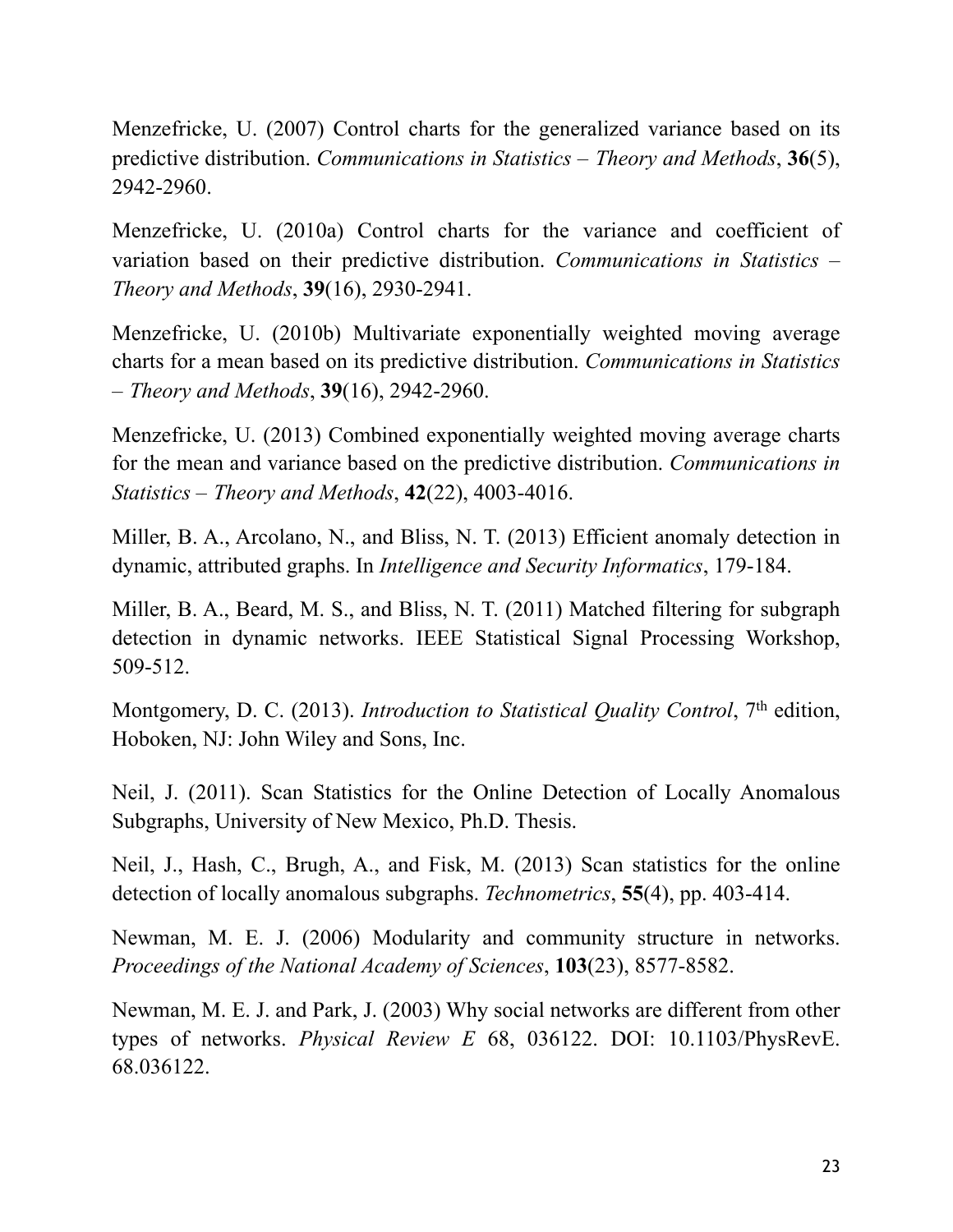Page, L. and Brin, S., Motwani, R., and Winograd, T. (1999) The PageRank citation ranking: Bringing order to the web. Technical Report. Stanford InfoLab.

Priebe, C. E., Conroy, J. M., Marchette, D. J., and Park, Y. (2005) Scan statistics on Enron graphs. *Computational & Mathematical Organization Theory*, **11**, 229-247.

Psarakis, S. and Papaleonida, G. E. A. (2007) SPC procedures for monitoring autocorrelated processes. *Quality Technology and Quantitative Management*, **4**, 501–540.

Purdy, G. G., Richards, S. C., and Woodall, W. H. (2015) Surveillance of nonhomogeneous Poisson processes. *Technometrics*, **57**(3), 388-394.

Quesenberry, C. P. (1991) SPC Q charts for a Poisson parameter  $\lambda$ : Short or long runs. *Journal of Quality Technology*, **23**, 296-303.

Quesenberry, C. P. (1995) On the properties of Poisson Q charts for attributes. *Journal of Quality Technology*, **27**, 293-303.

Raubenheimer, L. and van der Merwe, A. J. (2015) Bayesian control chart for nonconformities. *Quality and Reliability Engineering International*, **31**(8), 1359-1366.

Saghir, A. (2015) Phase I design scheme for X-bar chart based on posterior distribution. *Communications in Statistics – Theory and Methods*, **44**(3), 644-655.

Saleh, N. A., Mahmoud, M. A., Keefe, M. J., and Woodall, W. H. (2015) The difficulty in designing X-bar and X- control charts with estimated parameters. *Journal of Quality Technology*, **47**(2), 127-138.

Saleh, N. A., Zwetsloot, I. M., Mahmoud, M. A., and Woodall, W. H. (2016) CUSUM charts with controlled conditional performance under estimated parameters. To appear in *Quality Engineering*.

Savage, D., Zhang, X., Yu, X., Chou, P., and Wang, Q. (2014) Anomaly detection in online social networks. *Social Networks*, **39**, 62-70.

Schuh, A., Woodall, W. H., and Camelio, J. A. (2013) The effect of aggregating data when monitoring a Poisson process. *Journal of Quality Technology*, **45**(3), 260-272.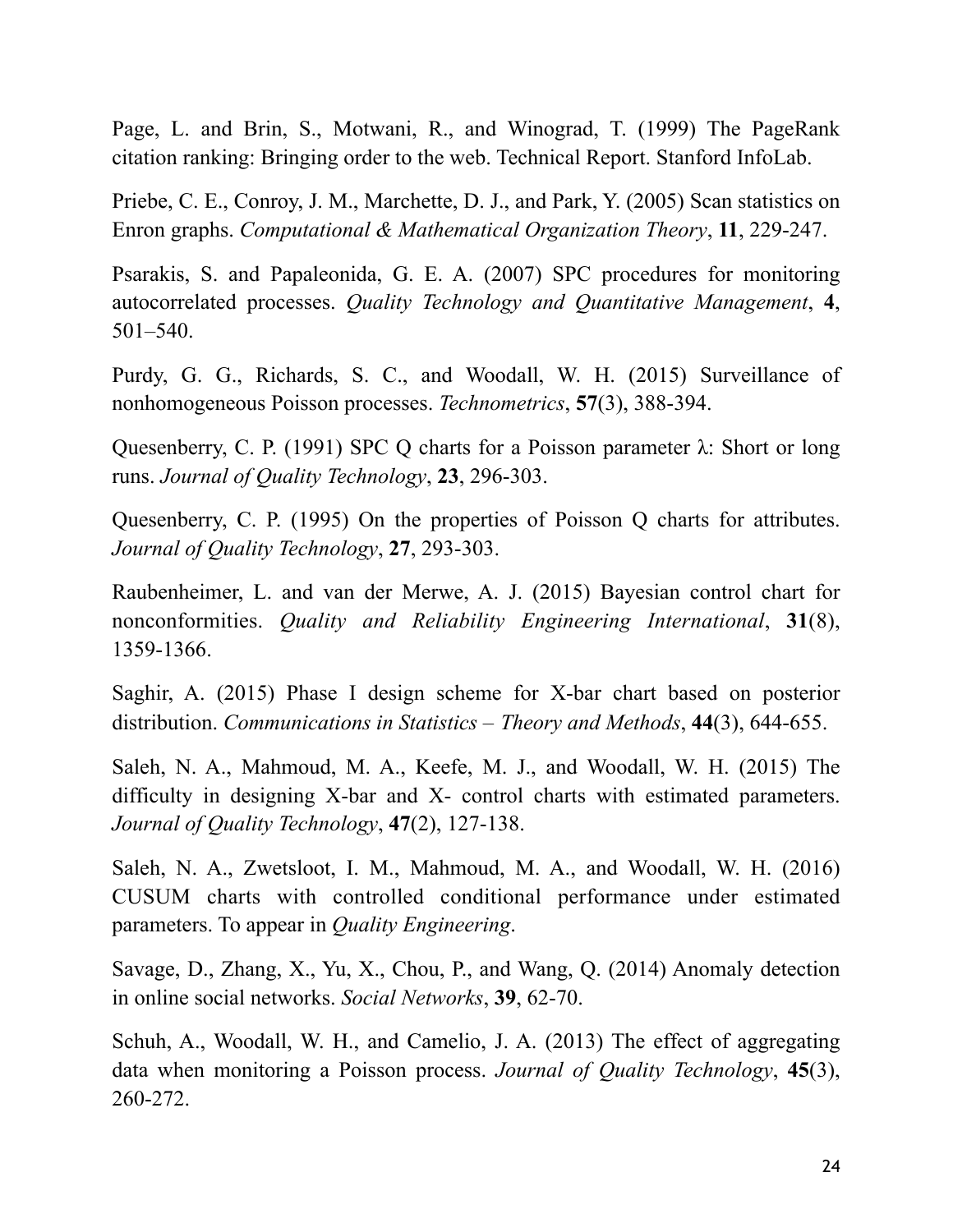Sego, L. H., Woodall, W. H., and Reynolds, M. R., Jr. (2008) A comparison of surveillance methods for small incidence rates. *Statistics in Medicine*, **27**(8), 1225 - 1247.

Sparks, R. (2015) Social network monitoring: Aiming to identify periods of unusually increased communications between parties of interest. In *Frontiers in Statistical Quality Control 11*. S. Knoth and W. Schmid (Eds.), Springer-Verlag, 3-13.

Sparks, R. (2016) Social network monitoring: Aiming to identify periods of unusually increased communications between parties of interest. To appear in *Quality Technology and Quantitative Management*.

Szarka, J. L., III, Gan, L., and Woodall, W. H. (2011) Comparison of the early aberration reporting system (EARS) W2 methods to an adaptive threshold method. *Statistics in Medicine*, **30**(5), 489-504.

Szarka, J. L., III and Woodall, W. H. (2011) A review and perspective on surveillance of Bernoulli processes. *Quality and Reliability Engineering International*, **27**, 735-752.

Takahashi, T., Tomioka, R., and Yamanishi, K. (2011) Discovering emerging topics in social streams via link anomaly detection. 11th IEEE International Conference on Data mining, 1230-1235.

Tokars, J. I., Burkom, H., Xing, J., English, R., Bloom, S., Cox, K., Pavlin, J. A. (2009) Enhancing time-series detection algorithms for automated biosurveillance. *Emerging Infectious Diseases*, **15**(4), 533-539.

Unkel, S., Farrington, C. P., Garthwaite, P. H., Robertson, C., and Andrews, N. (2011) Statistical methods for the prospective detection of infectious disease outbreaks: A review. *Journal of the Royal Statistical Society, Series A*, **175**(1), 49– 82.

Vigliotti, M. G. and Hankin, C. (2015) Discovery of anomalous behavior in temporal networks. *Social Networks*, **41**, 18-25.

Woodall, W. H. and Mahmoud, M. A. (2005) The inertial properties of quality control charts. *Technometrics*, **47**(4), 425-436.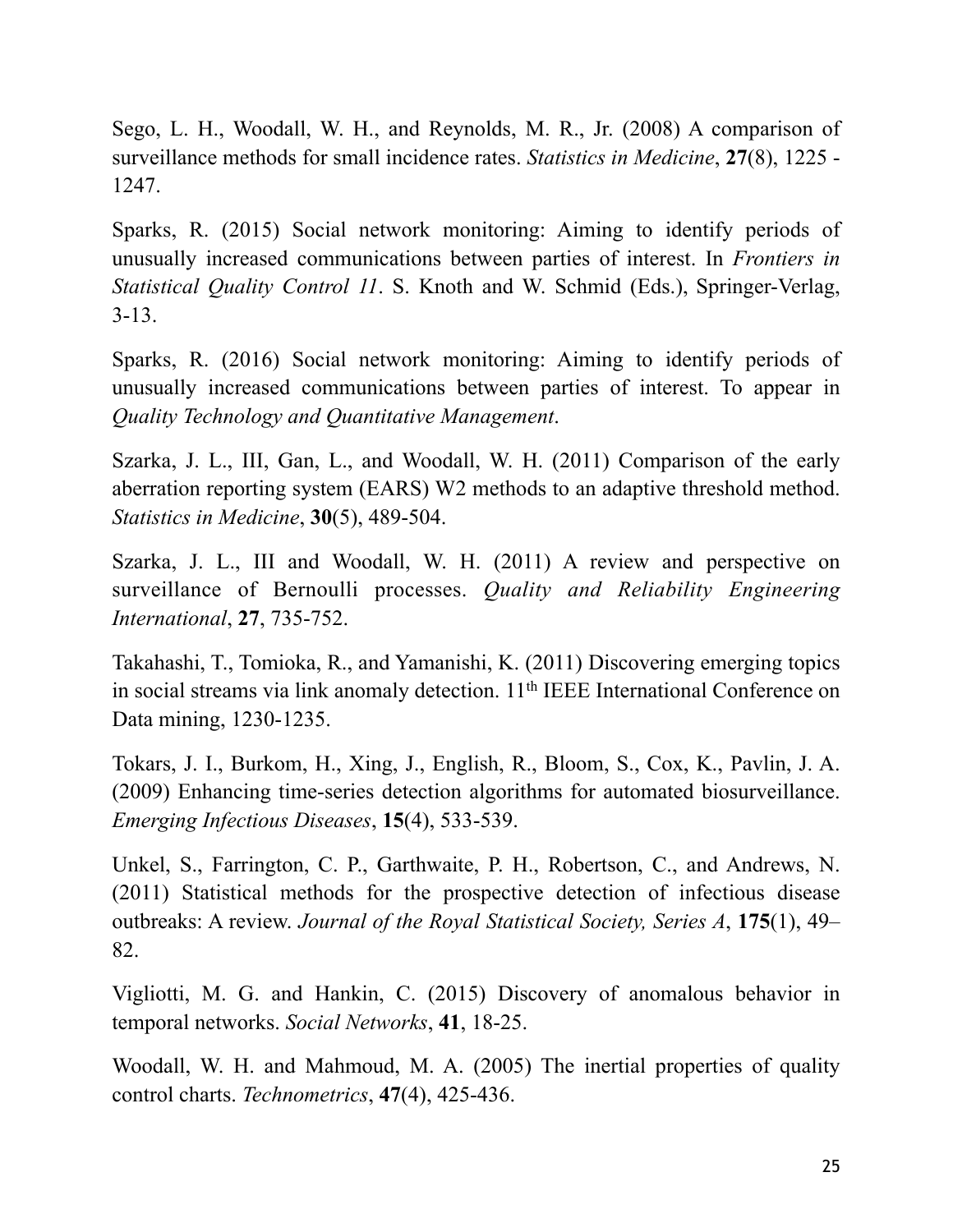Woodall, W. H. and Montgomery, D. C. (2014) Some current directions in the theory and application of statistical process monitoring. *Journal of Quality Technology*, **46**(1), 78-94.

Yashchin, E. (2012) On detection of changes in categorical data. *Quality Technology and Quantitative Management*, **9**(1), 79–96.

Yeh, A. and Huang, L. (2011) Binary response profiles. Chapter 4 in *Statistical Analysis of Profile Monitoring*, edited by R. Noorossana, A. Saghaei, and A. Amiri, Hoboken, NJ: John Wiley and Sons, Inc., 117-128.

# **APPENDIX: SHORT TUTORIAL ON NETWORK TERMINOLOGY**

In this section, we present some common network terminology relevant to social network monitoring and analysis. In the context of social monitoring, networks provide a natural means to model the communication patterns among a group of individuals. A *network*, or *graph*,  $G = (V, E)$  is a mathematical object with two major components: a *vertex set V* where each *vertex,* or *node,* represents an individual, and an *edge set E* that is a subset of  $V \times V$ , that contains all pairs of vertices (*i*, *j*) such that there is an *edge* between nodes *i* and *j*. Figure A.1 illustrates a small network with 12 nodes and 16 edges. In social networks an edge exists between two individuals forming a link provided there is at least one contact between them or some other criterion on the communication level is met. Information about the edges is contained in the adjacency matrix.

 The nodes or the edges of a graph may be *labeled* so that a label specifies some quantitative or qualitative attribute for a node or edge, e.g., the number of contacts between the individuals. The nodes themselves could be labeled with names or e-mail addresses. Edges of an *unlabeled* graph for a social network contain no information other than the presence of a link. If the graph is *directed,*  then relationships are asymmetric and an edge (*i, j*) represents a directed communication from individual *i* to individual *j.* If the graph is *undirected,* then which individual initiated the communication is unspecified. A graph is said to be simple if it does not contain multiple edges between vertices or any edge that starts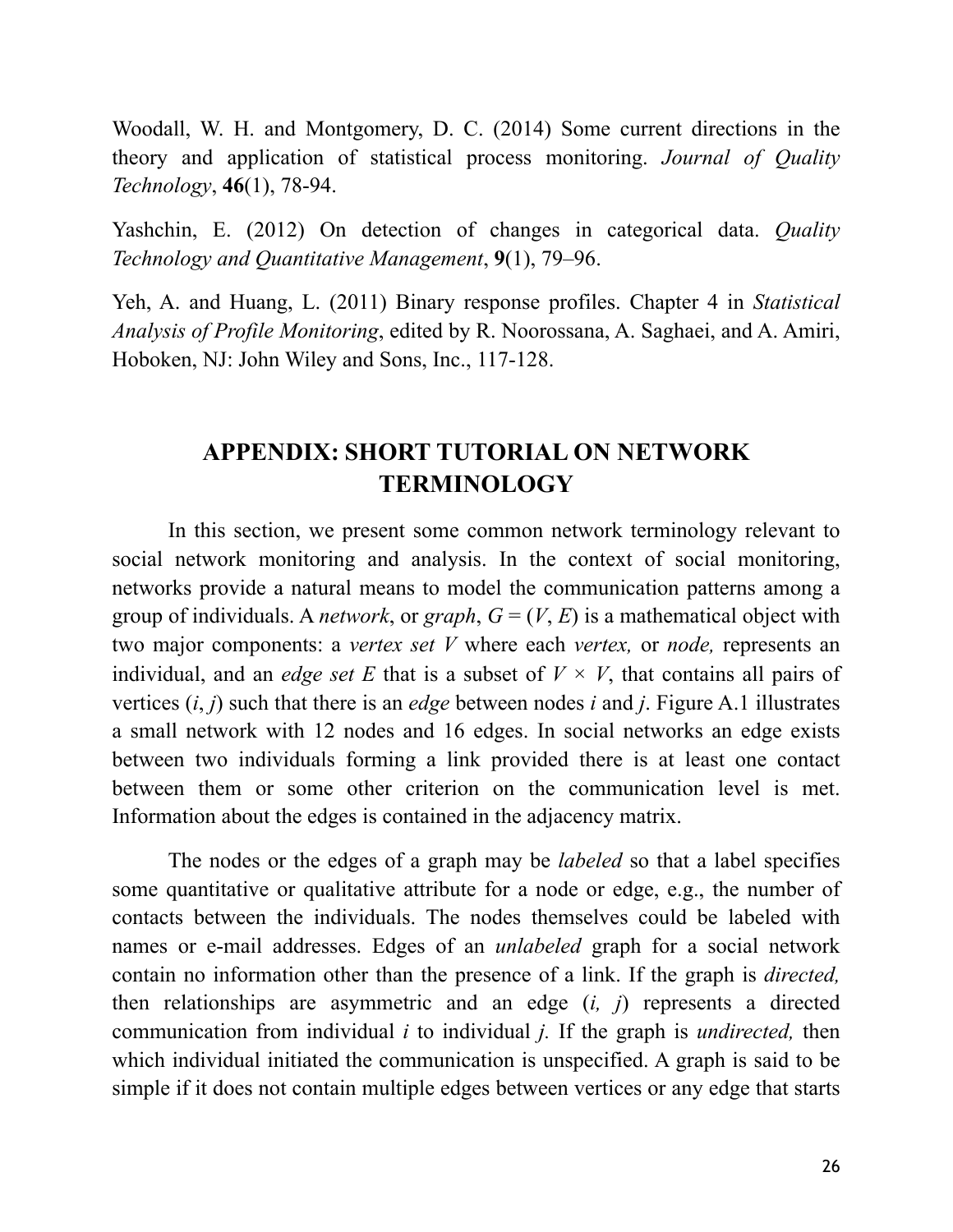and ends at the same node. The *order* of the graph *G* is the number of vertices *n,*  and the *size* of *G* is the number of edges that it contains, denoted by |*E|.* When the communication between two individuals is discrete-valued, one also specifies a collection of *edge weights*  $\{w(i, j): 1 \le i, j \le n\}$  so that  $w(i, j)$  represents the number of communications between individuals *i* and *j.* 

The *degree* of a node  $i$  is the number of edges incident to  $i$ , i.e. the number of nodes with communications involving node *i.* The degree of a node *i* is also referred to as the *degree centrality* of that node.

 Simple directed graphs with *n* nodes can contain a total of *n*(*n-*1) possible edges; whereas, simple undirected graphs with *n* nodes can contain only possible edges. The *edge density* of a graph is the ratio of the size of the graph to the total number of possible edges

A *sub-network* or *sub-graph*  $G^s = (V^s, E^s)$  of G is a graph whose vertex set  $V^s$  is a subset of *V* and whose edge set  $E^s$  contains all edges shared among the vertices in  $V^s$ . In the context of social network monitoring, one often seeks a subgraph of an observed graph at some time *t* such that the vertices in the sub-graph have a significantly increased or decreased rate of communication at time *t*. In Section 2 we reviewed methods for detecting such network changes.

 A special case of a sub-graph is an *ego-net,* which consists of a particular node (called an *ego*), and the nodes (called *alters*) that are connected to the ego, as well as any edges among the alters. For example in Figure 3, the nodes {3, 4, 6} and the three edges connecting them forms an ego-net for node 3. This ego-net is also a *clique*, a sub-network in which there is at least one contact between all pairs of individuals in the sub-network.

 In many cases, we are interested in the paths between two nodes in a graph. The *shortest path* between two nodes *i* and *j* is the collection of vertices and edges such that there is a *path* from *i* to *j* along the collection and the collection contains the fewest number of edges. The *closeness centrality* of a node *i* quantifies how close *i* is to the remainder of the graph using shortest paths. In particular, it is the inverse of the sum of the shortest distances from *i* to all other nodes in the graph. In a directed graph, the *minimum directed path length* between nodes *i* and *j* is the number of directed edges in the shortest path between *i* and *j.* For example, the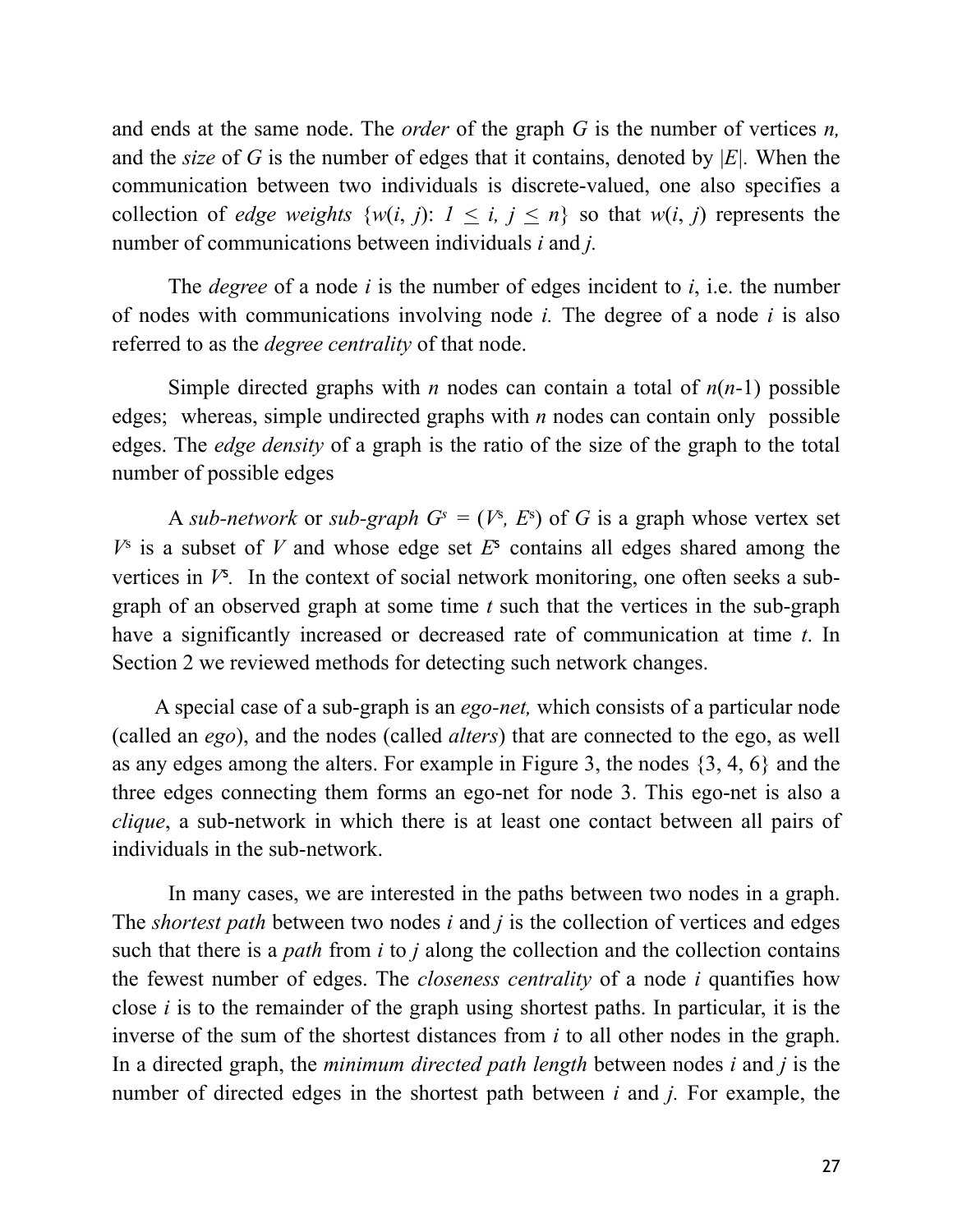minimum directed path length between nodes 2 and 9 in Figure 3 is two as the shortest path between the two nodes is 2 - 8 - 9. *Betweenness centrality* for a particular node is the average of the proportions of shortest paths between pairs on nodes that include the node of interest. *Eigenvector centrality* is another measure of the influence of a node in a network. It assigns relative scores to all nodes in the network based on the concept that connections to high-scoring nodes contribute more to the score of the node in question than equal connections to low-scoring nodes. Google's PageRank is a variant of the eigenvector centrality measure (Page et al., 1999). The various network metrics can be calculated for each individual or averaged over sub-networks or averaged over the entire network. These metrics can be monitored over time as discussed in Section A.1.

 In undirected graphs, the *transitivity* of a graph is the ratio of the number of closed triplets of vertices to the total number of triplets. Note that a *triangle*  contains three closed triplets. In Figure A.1, nodes {3, 4, 6} form a closed triplet; whereas, nodes {10, 0, 1} form an open triplet. The *neighborhood* of a node *i* is the collection of vertices that share an edge with *i.* More generally, the *kth order neighborhood* of a node *i* is the collection of vertices within *k* edges of *i.* For example, in Figure A.1 the  $2<sup>nd</sup>$  order neighborhood of node 0 is the collection {1, 7, 8, 9, 10}.

 Figure 2 illustrates an example of a labeled, undirected network whose structure changes over time. This figure shows three snapshots of Enron email networks in (a) 2000, (b) 2001, and (c) 2002. Circles represent those in managerial levels, squares represent other employees and traders, and the rectangle shows the in-house lawyer. Different colors also represent different roles in the company. As can be seen from Figure 2(b), the email communication network became denser in 2001 when the Enron scandal occurred. Also the level of email communications between the in-house attorney and managers significantly increased in 2001.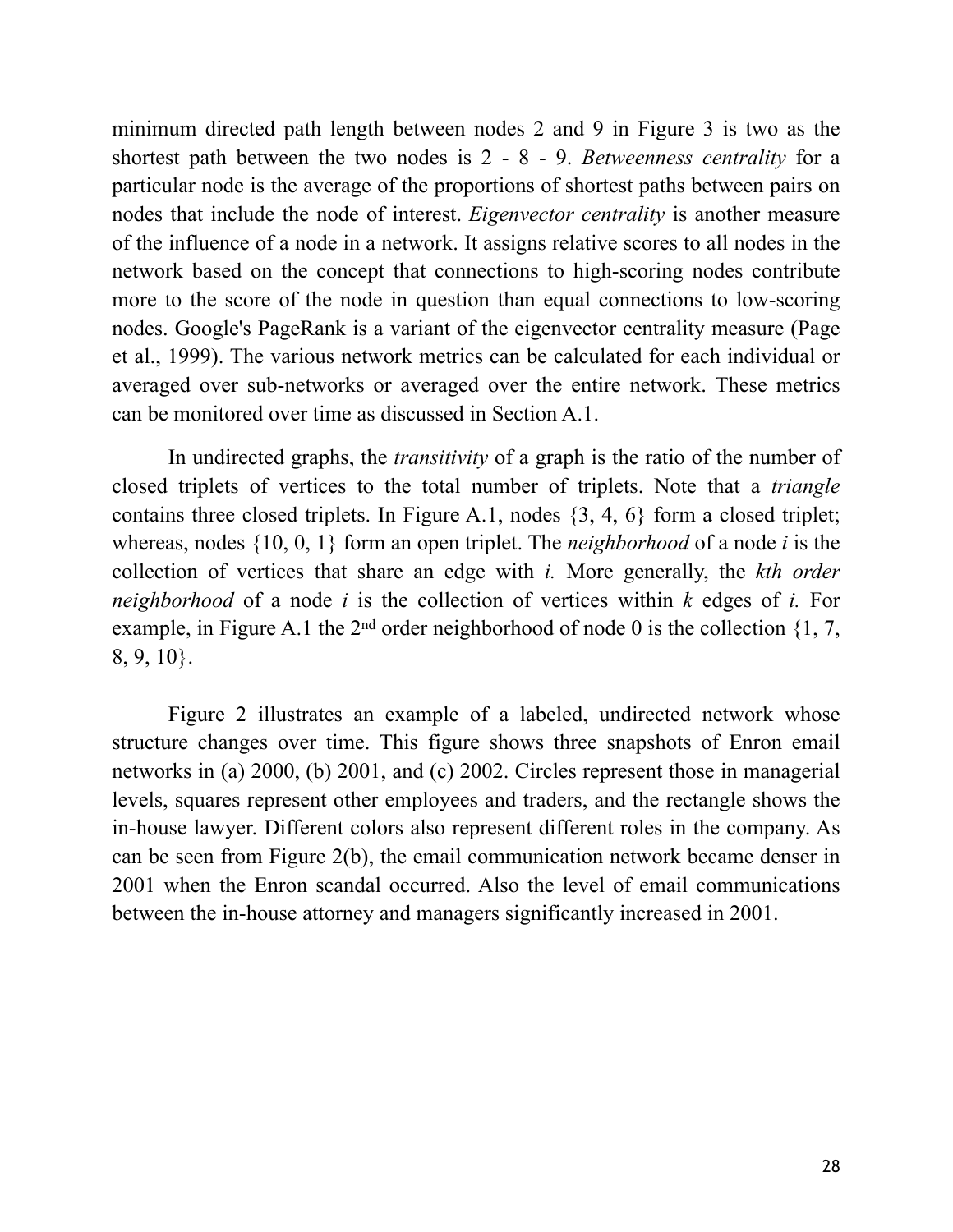

Figure 1. Illustration of terrorist network. From Krebs (2002).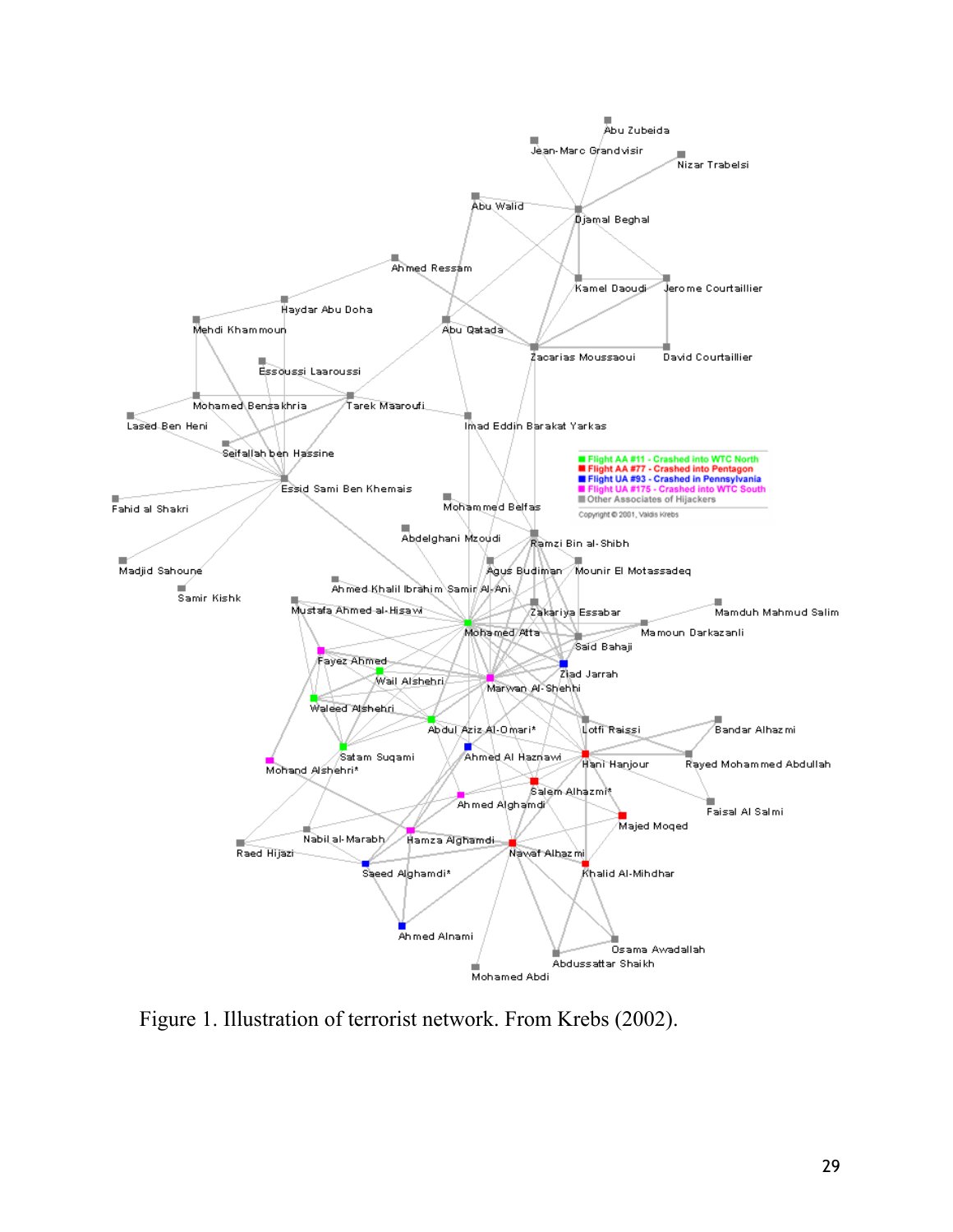

Figure 2. Illustration of three snapshots of Enron email networks in 2000 (plot a), 2001 (plot b), and 2002 (plot c).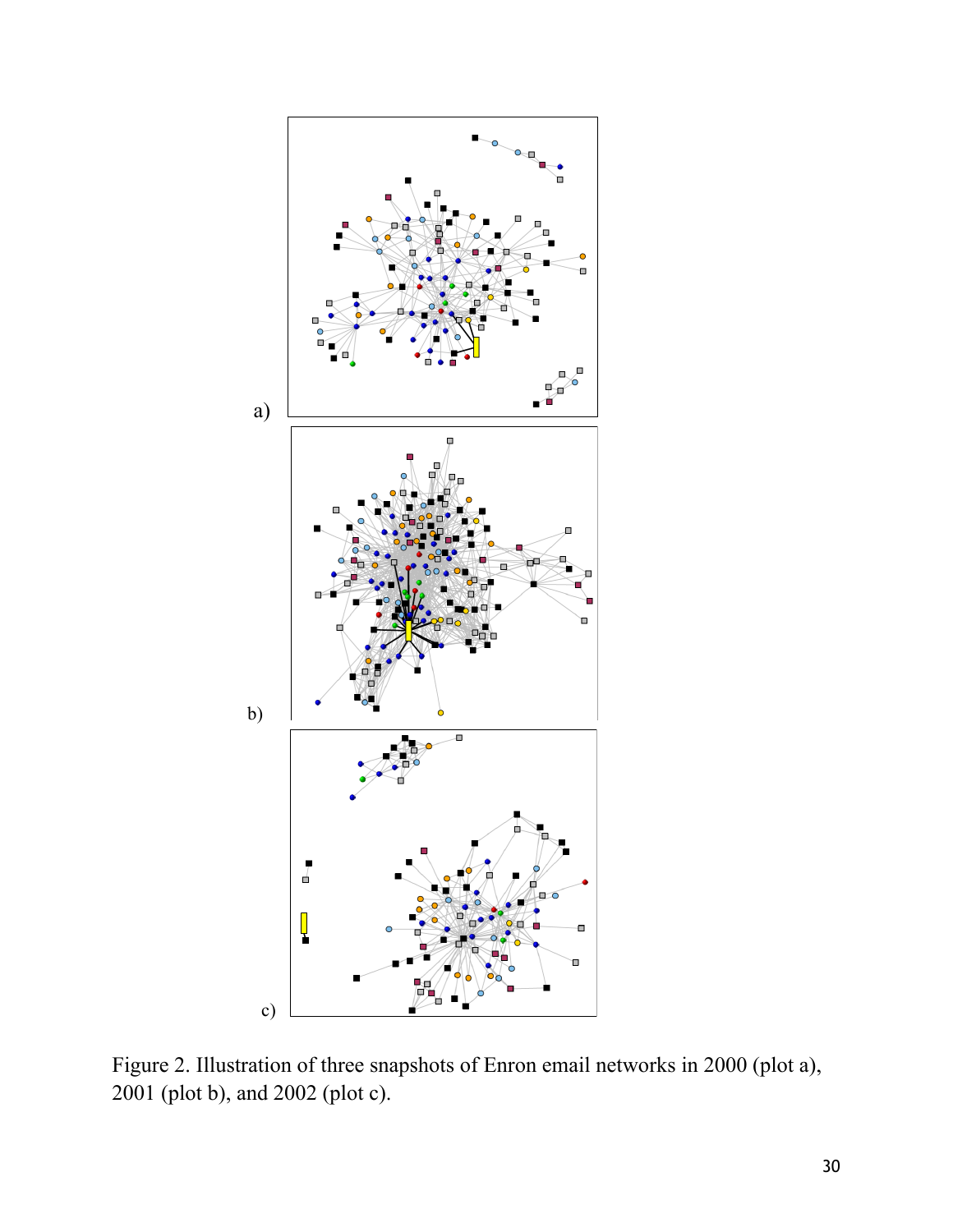

 Figure A.1. Illustration of a small network with 12 nodes and 16 edges. Created using GraphTea software.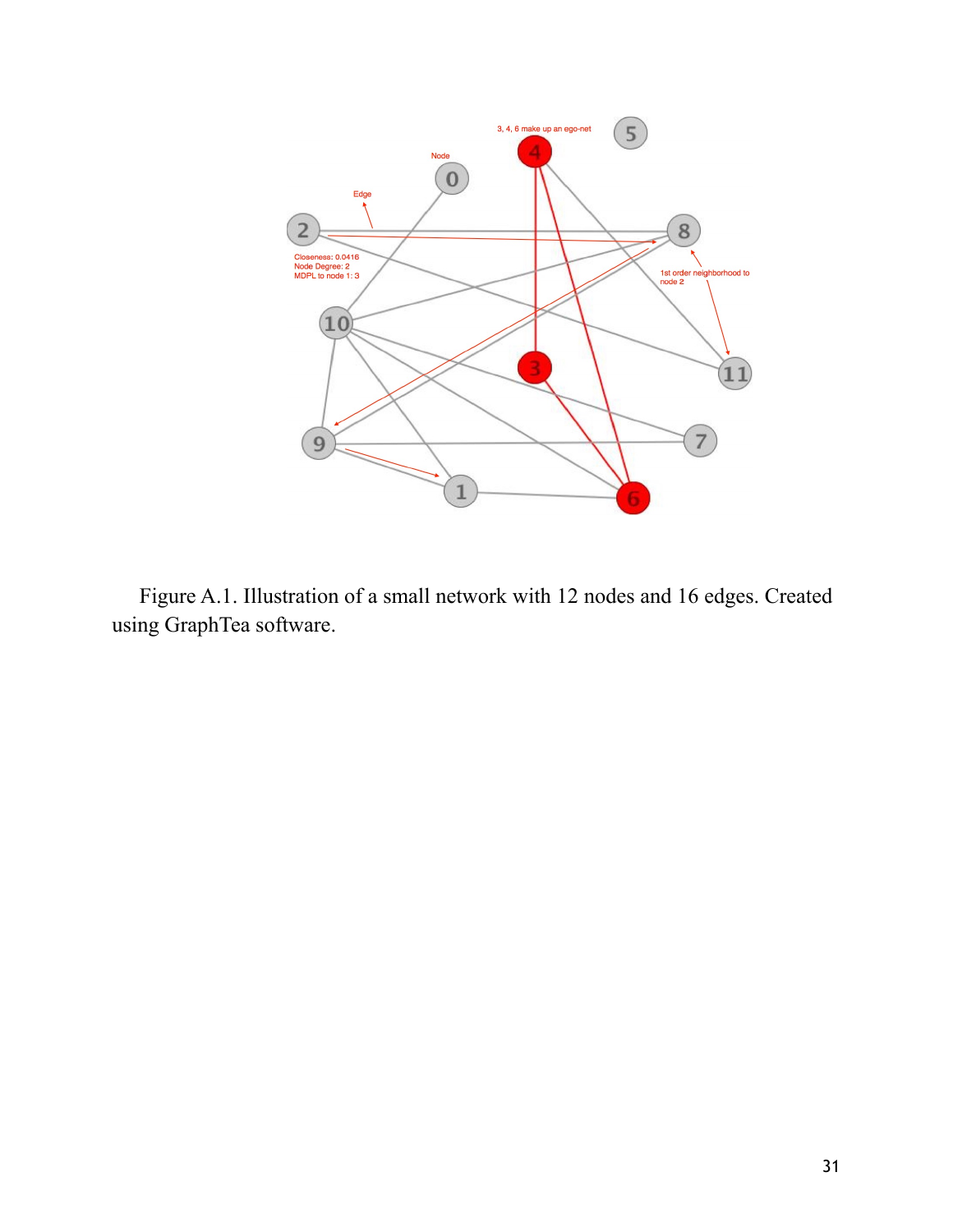William H. Woodall is a Professor in the Department of Statistics at Virginia Tech. He is a former editor of the *Journal of Quality Technology* (2001–2003) and associate editor of *Technometrics* (1987–1995). He is the recipient of the Box Medal (2012), Shewhart Medal (2002), Jack Youden Prize (1995, 2003), Brumbaugh Award (2000, 2006), Søren Bisgaard Award (2012), Ellis Ott Foundation Award (1987), Lloyd S. Nelson Award (2014), and best paper award for IIE Transactions on Quality and Reliability Engineering (1997). He is a Fellow of the American Statistical Association, a Fellow of the American Society for Quality, and an elected member of the International Statistical Institute.

Meng J. Zhao is currently a Ph.D. candidate in the Department of Statistics at Virginia Tech. He is expected to receive his doctorate in statistics in 2017. He received a M.S. in statistics in the Department of Statistics at Virginia Tech and a M.S. in biotechnology at Pennsylvania State University. His Ph.D. research focuses in areas of statistical process monitoring and social network research. Prior to pursing a Ph.D. in statistics, he worked as a biochemist in the pharmaceutical industry for four years. He is a student member of American Statistical Association.

Kamran Paynabar is an Assistant Professor in the H. Milton Stewart School of Industrial & Systems Engineering at the Georgia Institute of Technology. He received B.Sc. and M.Sc. in Industrial Engineering from Iran University of Science and Technology and Azad University in 2002 and 2004, respectively, and Ph.D. in Industrial and Operations Engineering from The University of Michigan in 2012. He holds an M.A. in Statistics from The University of Michigan. His research interests include high-dimensional data analysis for systems monitoring, diagnostics and prognostics, and statistical and machine learning for complexstructured streaming data including multi-stream signals, images, videos, point clouds and network data He is interested in applications ranging from manufacturing, including automotive and aerospace, to healthcare. Dr. Paynabar is a member of Institute of Industrial Engineers (IIE) and The Institute for Operations Research and the Management Sciences (INFORMS).

Ross S. Sparks is a Team Leader of Real-time Modelling and Monitoring at Data61, CSIRO, Australia. He holds a B.Sc. with majors in Mathematics and Mathematical Statistics from University of Natal (1972), a B.Sc. (Hons, 1978) and M.Sc. (1980) from the University of South Africa and Ph.D. (1984) in Statistics from University of Natal. His research interests include statistical quality control and improvement, all aspects of process monitoring, prospective public health surveillance, applied multivariate analysis and applied statistics. He has lectured at University of Natal (1980-1983), University of Cape Town (1983-1988) and